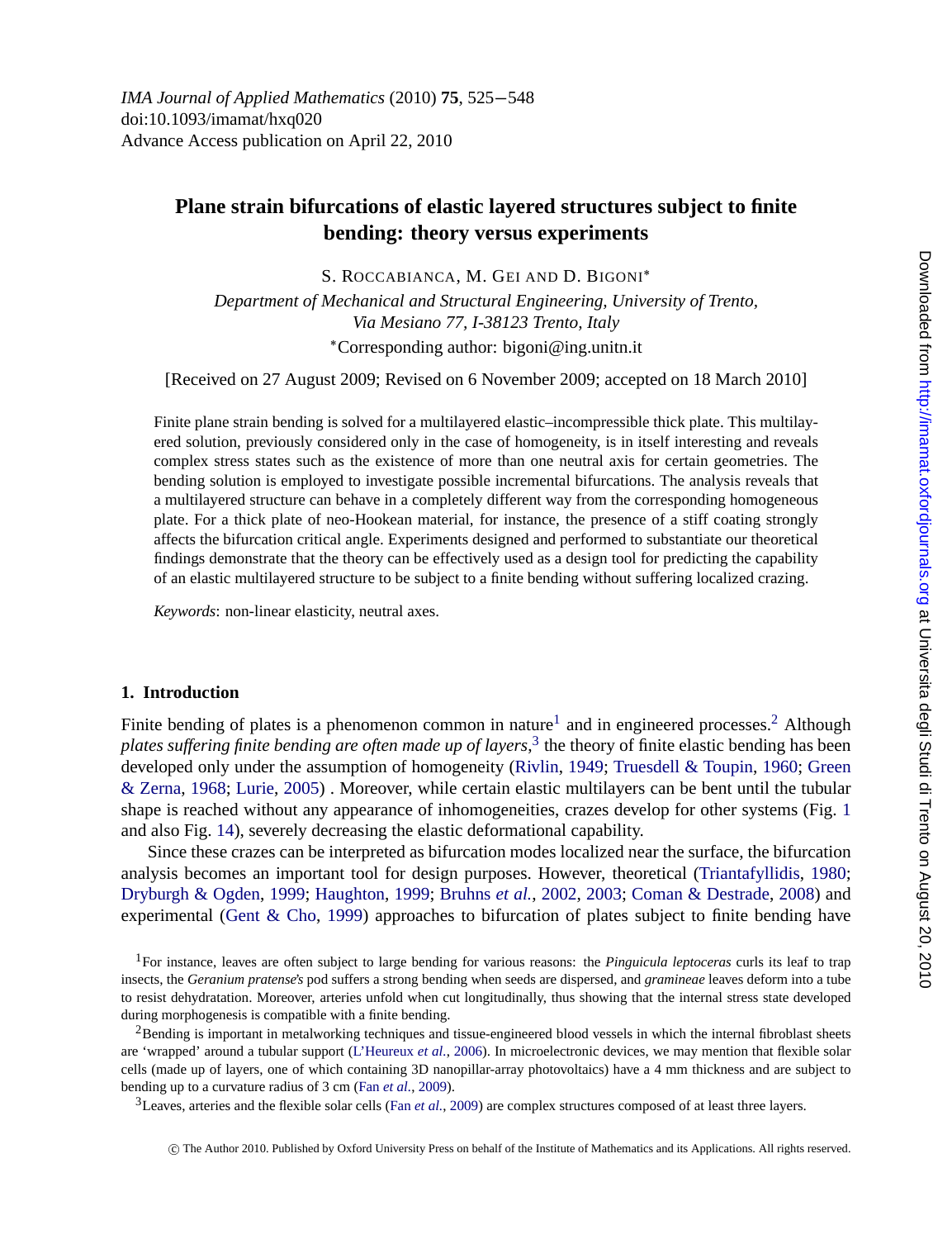

FIG. 1. Crazes on the surface of a rubber strip subject to finite bending.

only been considered under the assumption of material homogeneity. Therefore, the aims of the present article are

- (i) to provide an analytical solut[io](#page-9-0)n to finite bending of an elastic multilayered thick plate deformed under the plane strain constraint;
- (ii) to analyse and solve the problem of 2D bifurcations possibly occurring during bending;
- (iii) to validate our theoretical approach with experiments.

The solution for finite bending of an elastic multilayer discloses the complex stress distributions that can be generated inside such structures as a result [of large strains. For](#page-21-0) [instan](#page-21-0)ce, *[more than one](#page-21-0) [neutra](#page-21-0)l axis* may be present<sup>4</sup> (Fig. 5) and weakly stressed layers may 'bond' a highly stressed one (Fig. 6). The determination of these stress states is of great importance in the design of multilayered structur[es, but then the que](#page-21-0)stion arises if such configurations can be achieved without encountering a previous bifurcation. In fact, one conclusion of the bifurcation analysis is that there is a strong difference between bifurcation loads and geometries when homogeneous structures are compared with the corresponding layered structures. For instance, a stiff and thin coating reinforcing an elastic layer strongly decreas[es](#page-18-0) the bifu[rca](#page-2-0)tion bending angle of the uncoated structure, a finding fully consistent with the solutions obtained employing a surface coating model by Dryburgh & Ogden (1999) and Gei & Ogden (2002).

Experimentally, bifurcations of homogeneous elastic strips subject to bending have been investigated only by Gent  $\&$  Cho (1999), although the experimental setting is not particularly complex. To extend their analyses to the case of layered plates, we have designed a simple device to impose a bending angle to elastic strips on which bifurcations in [th](#page-8-0)e form of cr[az](#page-9-0)es can be detected by direct visual inspection. To highlight our findings, we anticipate our exper[imental r](#page-20-0)[esults \(that will b](#page-21-0)e detailed in Section 7) in Fig. 2, where the critical bending semi-angle  $(\theta_{cr})$  at bifurcation is reported versus the aspect ratio of the samples (three uncoated rubber strips and ten coated strips with two coatings always situated at the tensile side of the structure). Experiments reve[al](#page-18-0) [t](#page-18-0)hat the trend predicted by the theory<sup>5</sup> is qualitativ[ely](#page-2-0) very well followed, [wh](#page-15-0)ile quantitatively experimental values of the bifurcation angles result often sligthly lower than the theoretical predictions (a result consistent with the observations by

<sup>4</sup>In our examples, we have found situations with two (Fig. 4) and three (Fig. 5) neutral axes. More than one neutral axis can occur as induced in a multilayer by thermal loadings or residual stresses (see Chu, 1998; Chuang & Lee, 2000), in our context they occur under pure bending loading as a consequence of large strains.

<sup>&</sup>lt;sup>5</sup>Surprisingly, the fact that the critical angle at bifurcation  $\bar{\theta}_{cr}$  versus the initial aspect ratio  $l_0/h_0$  for an (uncoated) elastic thick plate is well approximated by a straight line and yields the simple formula (54) has passed unnoted until now. Unfortunately, the situation for multilayers is more complicated and linear approximations are possible only in special cases, for instance, those reported in Fig. 2, but not that reported in Fig. 8.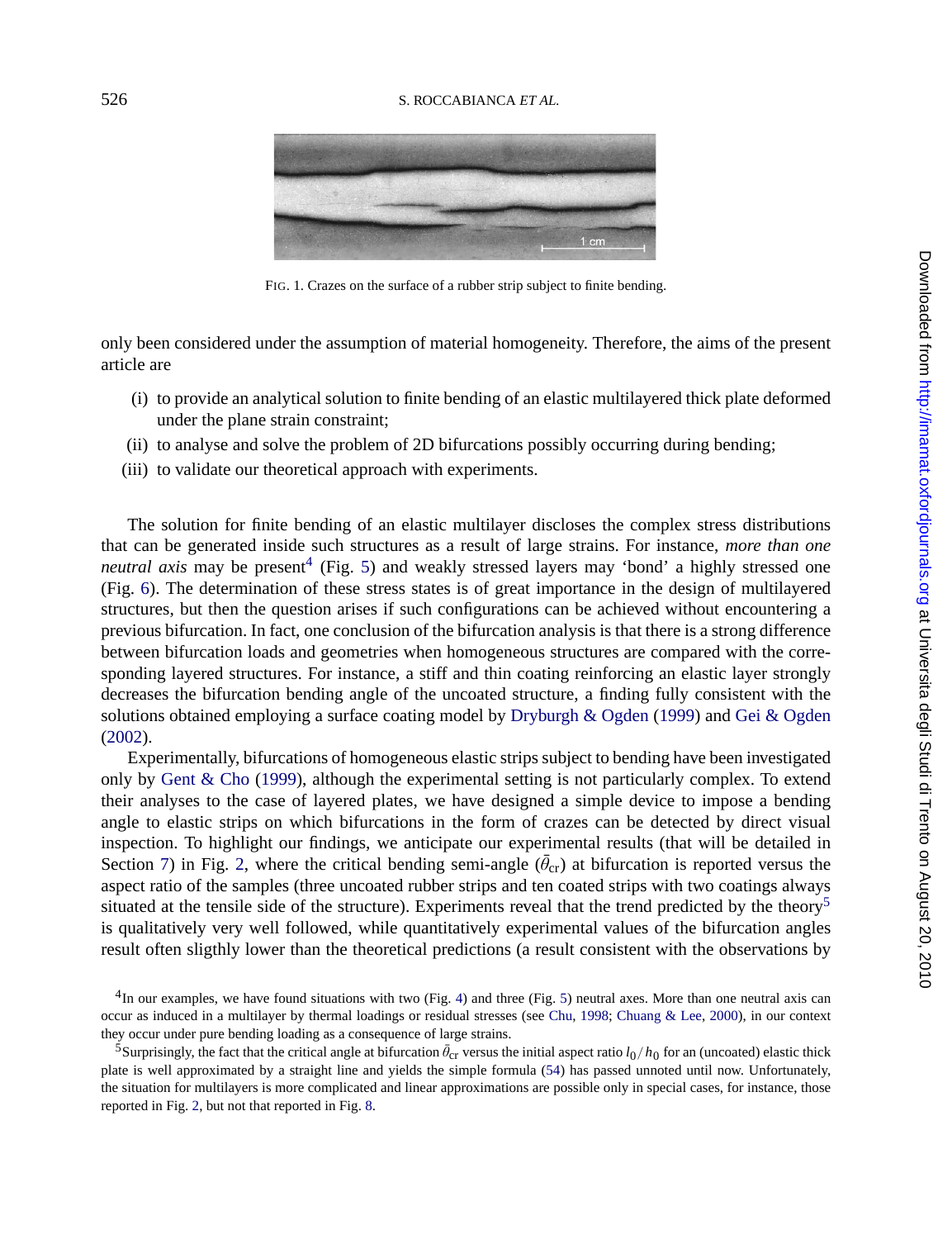<span id="page-2-0"></span>

[FIG. 2. Experimental re](#page-21-0)sults versus theoretical predictions for the bifurcation opening semi-angle  $\theta_{cr}$  of uncoated and coated rubber strips subject to finite bending versus the aspect ratio  $l_0/h_0$  of the undeformed configuration. Theoretical predictions for neo-Hookean materials are indicated with solid lines marked with 'diamonds', 'stars' or 'small circles', denoting transitions between values of the parameter *m* setting the circumferential wave number of the bifurcation mode, equation (53). The shear moduli ratio  $\mu^{(\text{coat})}/\mu^{(\text{lay})}$  of the coated layers has been taken equal to 500, while two thickness ratios  $h_0^{(\text{lay})}/h_0^{(\text{coat})}$  equal to 20 and 10 have been considered. The critical theoretical configurations (for  $Q_i$  ( $i = 1, ..., 4$ ) are sketched in the lower part of the figure.

Gent & Cho, 1999). The fact that experimental results substantiate theoretical predictions allows us to conclude that bifurcation theory can be successfully employed to predict the deformational capabilities of a composite plate subject to finite bending.

# **2. Notation and governing equations**

The notation employed throughout the present article and the main equations governing equilibrium in finite and incremental elasticity are now briefly recalled. Let  $x^0$  denote the position of a material point in some stress-free reference configuration  $B_0$  of an elastic body. A deformation  $\xi$  is applied, mapping points of  $B_0$  to those of the current configuration *B* indicated by  $x = \xi(x^0)$ . We identify its deformation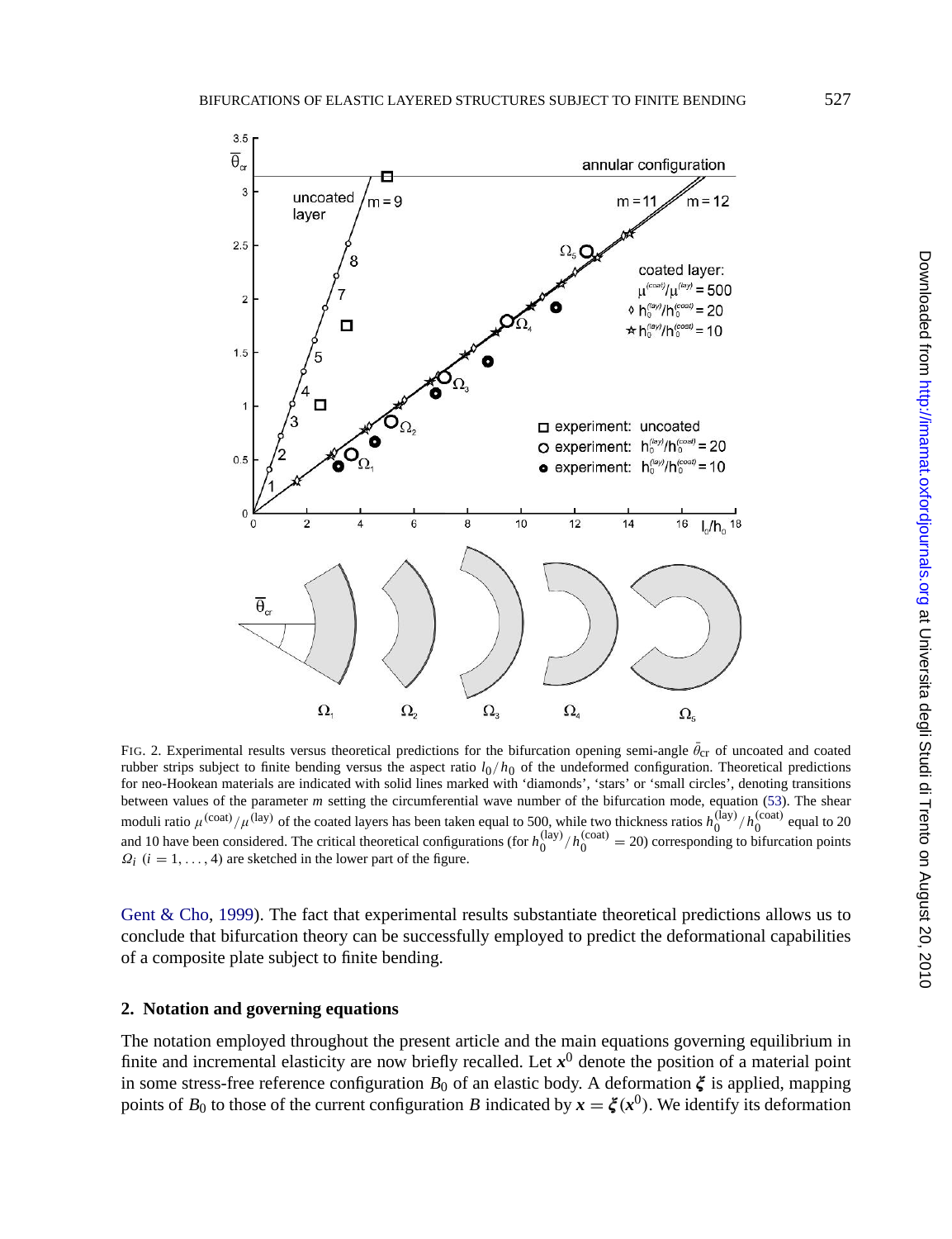gradient by  $F$ , i.e.  $F = \text{Grad}\xi$ , and we define the right, C, and the left, B, Cauchy–Green tensors as  $C = F^{\top}F$  and  $B = FF^{\top}$ .

For isotropic incompressible elasticity, the constitutive equations can be written as a relationship between the Cauchy stress *T* and *B* as

$$
T = -\pi I + a_1 B + a_{-1} B^{-1}, \quad \det B = 1,
$$
 (1)

where  $\pi$  is an arbitrary Lagrangian multiplier representing a hydrostatic pressure and  $\alpha_1$  and  $\alpha_{-1}$  are coefficients which may depend on the def[ormation.](#page-20-0)

Alternatively, the principal stresses  $T_i$  ( $i = 1, 2, 3$ ), that are aligned with the Eulerian principal axes, can be obtained in terms of a strain-energy function *W*, which can be viewed as a function of the principal stretches  $\lambda_i$  ( $i = 1, 2, 3$ ). In the case of an incompressible material, these relationships take the form (index *i* not summed)

$$
T_i = -\pi + \lambda_i \frac{\partial W(\lambda_1, \lambda_2, \lambda_3)}{\partial \lambda_i}, \quad \lambda_1 \lambda_2 \lambda_3 = 1. \tag{2}
$$

Equations (1) and (2) are linked through (Bigoni & Gei, 2001):

$$
\alpha_1 = \frac{1}{\lambda_1^2 - \lambda_2^2} \left[ \frac{(T_1 - T_3)\lambda_1^2}{\lambda_1^2 - \lambda_3^2} - \frac{(T_2 - T_3)\lambda_2^2}{\lambda_2^2 - \lambda_3^2} \right],
$$
  
\n
$$
\alpha_{-1} = \frac{1}{\lambda_1^2 - \lambda_2^2} \left[ \frac{T_1 - T_3}{\lambda_1^2 - \lambda_3^2} - \frac{T_2 - T_3}{\lambda_2^2 - \lambda_3^2} \right],
$$
\n(3)

that allow to express coefficients  $\alpha_1$  and  $\alpha_{-1}$  in terms of the strain energy of the body.

In the absence of body forces, equilibrium is expressed in terms of the first Piola–Kirchhoff stress  $t$ ensor  $S = JTF^{-\top}$  as  $DivS = 0$ .

Loss of uniqueness of the plane-strain incremental boundary-value problem is investigated, so that incremental displacements are given by

$$
u(x) = \dot{\xi}(x^0),\tag{4}
$$

where, as in the following, a superposed dot is used to denote a first-order increment. The incremental counterpart of equilibrium is expressed by  $\text{div}\Sigma = 0$ , where the updated incremental first Piola– Kirchhoff stress is given by

$$
\Sigma = \dot{S}F^{\top}, \quad \dot{S} = \dot{T}F^{-\top} - TL^{\top}F^{-\top}.
$$
 (5)

The linearized constitutive equation is

$$
\Sigma = \mathbb{C}L - \dot{\pi}I,\tag{6}
$$

where  $L = \text{grad}u$  and  $\mathbb C$  is the fourth-order tensor of instantaneous elastic moduli (possessing the major symmetries). Incompressibility requires that tr $L = 0$ . Since  $\Sigma = \dot{T} - T L^{\top}$ , the balance of rotational momentum yields  $\Sigma_{12} - \Sigma_{21} = T_2L_{12} - T_1L_{21}$  and a comparison with (6) shows that (no sum on indices *i* and *j*)

$$
\mathbb{C}_{ijji} + T_i = \mathbb{C}_{jiji} \quad (i \neq j). \tag{7}
$$

For a hyperelastic material, the components of  $\mathbb C$  can be defined in terms of the strain-energy function *W*. For the plane problem addressed here, their explicit form will be given in Section 5.

<span id="page-3-0"></span>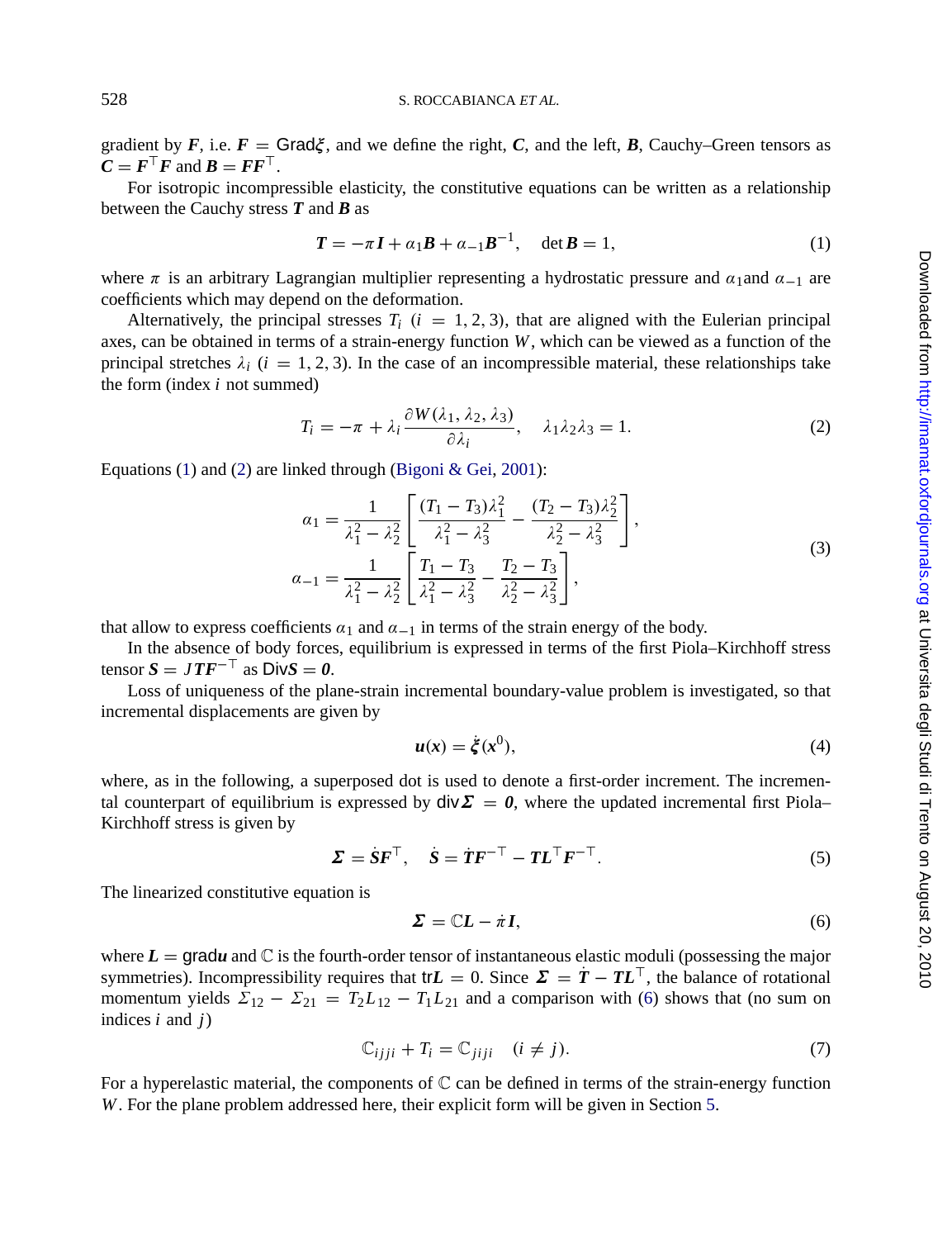## <span id="page-4-0"></span>**3. Finite pure bending of an elastic layered block**

The solution for pure bending of an elastic layered thick plate made up of *N* layers follows from 'assembling' solutions relative to the bending of all layers taken separately, a solution first given by Rivlin (1949). Therefore, we begin recalling this solution now with reference to a generic layer, denoted as the *s*th. To this purpose, we consider plane-strain flexure of an incompressible rectangular elastic layered plate of initial dimensions  $l_0 \times h_0$  (see Fig. 3(b)).

# 3.1 *Kinematics*

In the reference stress-free configuration, a Cartesian coordinate system  $O_0^{(s)}x_1^{0(s)}x_2^{0(s)}x_3^{0(s)}$  is introduced for each layer, centred at its centroid (see Fig. 3(a)). Denoting by  $e_i^0$  ( $i = 1, 2, 3$ ) the common cartesian basis, the position of the generic point  $x^{0(s)}$  is given by

$$
\mathbf{x}^{0(s)} = x_1^{0(s)} \mathbf{e}_1^0 + x_2^{0(s)} \mathbf{e}_2^0 + x_3^{0(s)} \mathbf{e}_3^0, \tag{8}
$$

with

$$
x_1^{0(s)} \in [-h_0^{(s)}/2, h_0^{(s)}/2], \quad x_2^{0(s)} \in [-l_0/2, l_0/2], \quad x_3^{0(s)} \in (-\infty, +\infty).
$$
 (9)

The deformed configuration is a portion of a cylindrical tube of semi-angle  $\bar{\theta}$ . It is useful to introduce here a cylindrical coordinate system  $O^{(s)}r^{(s)}\theta^{(s)}z^{(s)}$ , with basis  $e_r$ ,  $e_\theta$  and  $e_z$ , where points of the *s*th layer are transformed to points identified by

$$
r^{(s)} \in [r_i^{(s)}, r_i^{(s)} + h^{(s)}], \quad \theta^{(s)} \in [-\bar{\theta}, +\bar{\theta}], \quad z^{(s)} \in (-\infty, +\infty).
$$



FIG. 3. Sketch of a generic layered thick plate subject to finite bending.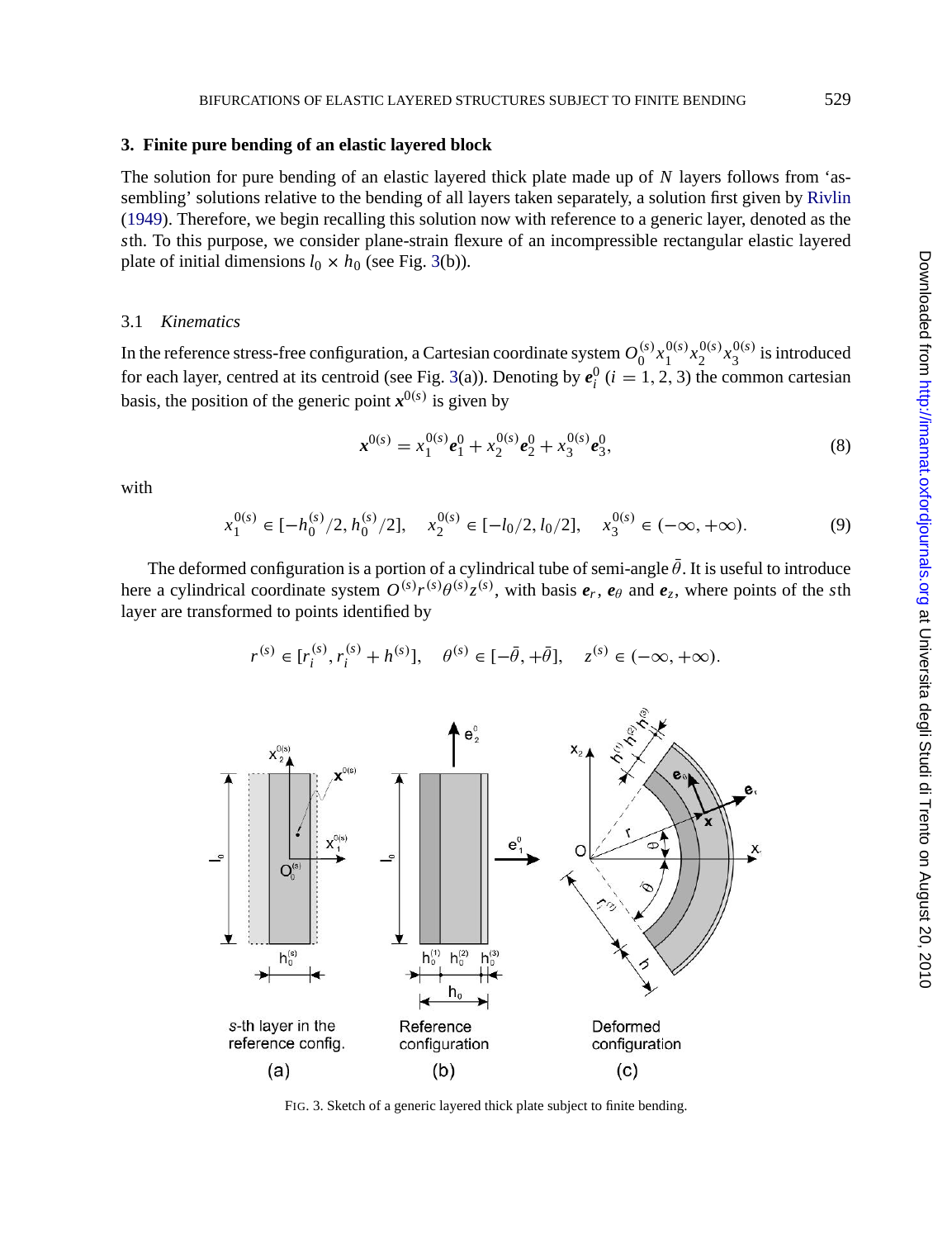The deformation is prescribed in a way that a plane at constant  $x_1^{0(s)}$  transforms to a circular arc at constant  $r^{(s)}$ , while a plane at constant  $x_2^{0(s)}$  transforms to a plane at constant  $\theta^{(s)}$ . The out-of-plane deformation is null, so that  $x_3^{0(s)} = z^{(s)}$ . The incompressibility constraint (conservation of areas) imposes that

$$
r_i^{(s)} = \frac{l_0 h_0^{(s)}}{2\bar{\theta}h^{(s)}} - \frac{h^{(s)}}{2},\tag{10}
$$

where  $h^{(s)}$  is the current thickness of the circular sector, to be determined. The deformation, in this condition, is described by functions

$$
r^{(s)} = r^{(s)}(x_1^{0(s)}), \quad \theta^{(s)} = \theta^{(s)}(x_2^{0(s)}), \quad z^{(s)} = x_3^{0(s)}, \tag{11}
$$

so that the deformation gradient takes the form

$$
\boldsymbol{F}^{(s)} = \frac{\mathrm{d}r^{(s)}}{\mathrm{d}x_1^{0(s)}}\boldsymbol{e}_r \otimes \boldsymbol{e}_1^0 + r^{(s)}\frac{\mathrm{d}\theta^{(s)}}{\mathrm{d}x_2^{0(s)}}\boldsymbol{e}_\theta \otimes \boldsymbol{e}_2^0 + \boldsymbol{e}_z \otimes \boldsymbol{e}_3^0. \tag{12}
$$

The right and left Cauchy–Green tensors are

$$
C^{(s)} = \left(\frac{dr^{(s)}}{dx_1^{0(s)}}\right)^2 e_1^0 \otimes e_1^0 + \left(r^{(s)}\frac{d\theta^{(s)}}{dx_2^{0(s)}}\right)^2 e_2^0 \otimes e_2^0 + e_3^0 \otimes e_3^0,
$$
\n(13)

$$
\boldsymbol{B}^{(s)} = \left(\frac{\mathrm{d}r^{(s)}}{\mathrm{d}x_1^{0(s)}}\right)^2 \boldsymbol{e}_r \otimes \boldsymbol{e}_r + \left(r^{(s)}\frac{\mathrm{d}\theta^{(s)}}{\mathrm{d}x_2^{0(s)}}\right)^2 \boldsymbol{e}_\theta \otimes \boldsymbol{e}_\theta + \boldsymbol{e}_z \otimes \boldsymbol{e}_z,
$$

so that we identify the principal stretches to be

$$
\lambda_r^{(s)} = \frac{dr^{(s)}}{dx_1^{0(s)}}, \quad \lambda_\theta^{(s)} = r^{(s)} \frac{d\theta^{(s)}}{dx_2^{0(s)}} \quad \text{and} \quad \lambda_z^{(s)} = 1.
$$
 (14)

Imposition of the incompressibility constraint reduces the deformation to the simple form

$$
r^{(s)} = \sqrt{\frac{2}{\alpha^{(s)}} x_1^{0(s)} + \beta^{(s)}}, \quad \theta^{(s)} = \alpha^{(s)} x_2^{0(s)}, \tag{15}
$$

so that, using (11), the principal stretches can be evaluated as

$$
\lambda_r^{(s)} = \frac{1}{\alpha^{(s)}r^{(s)}}, \quad \lambda_\theta^{(s)} = \alpha^{(s)}r^{(s)} \quad \text{and} \quad \lambda_z^{(s)} = 1,\tag{16}
$$

where  $\alpha^{(s)}$  and  $\beta^{(s)}$  are constants which are fixed by boundary conditions. For the *s*th layer of a multilaminated, these are

• at 
$$
x_2^{0(s)} = \pm l_0/2
$$
,  $\theta^{(s)} = \pm \bar{\theta}$ ; from (15)<sub>2</sub>,  $\theta^{(s)} = \pm \alpha^{(s)}l_0/2$ , yielding

$$
a^{(s)} = \frac{2\theta}{l_0};\tag{17}
$$

note that  $\alpha^{(s)}$  is independent of the index *s*;

Downloaded from http://imamat.oxfordjournals.org at Universita degli Studi di Trento on August 20, 2010

<span id="page-5-0"></span>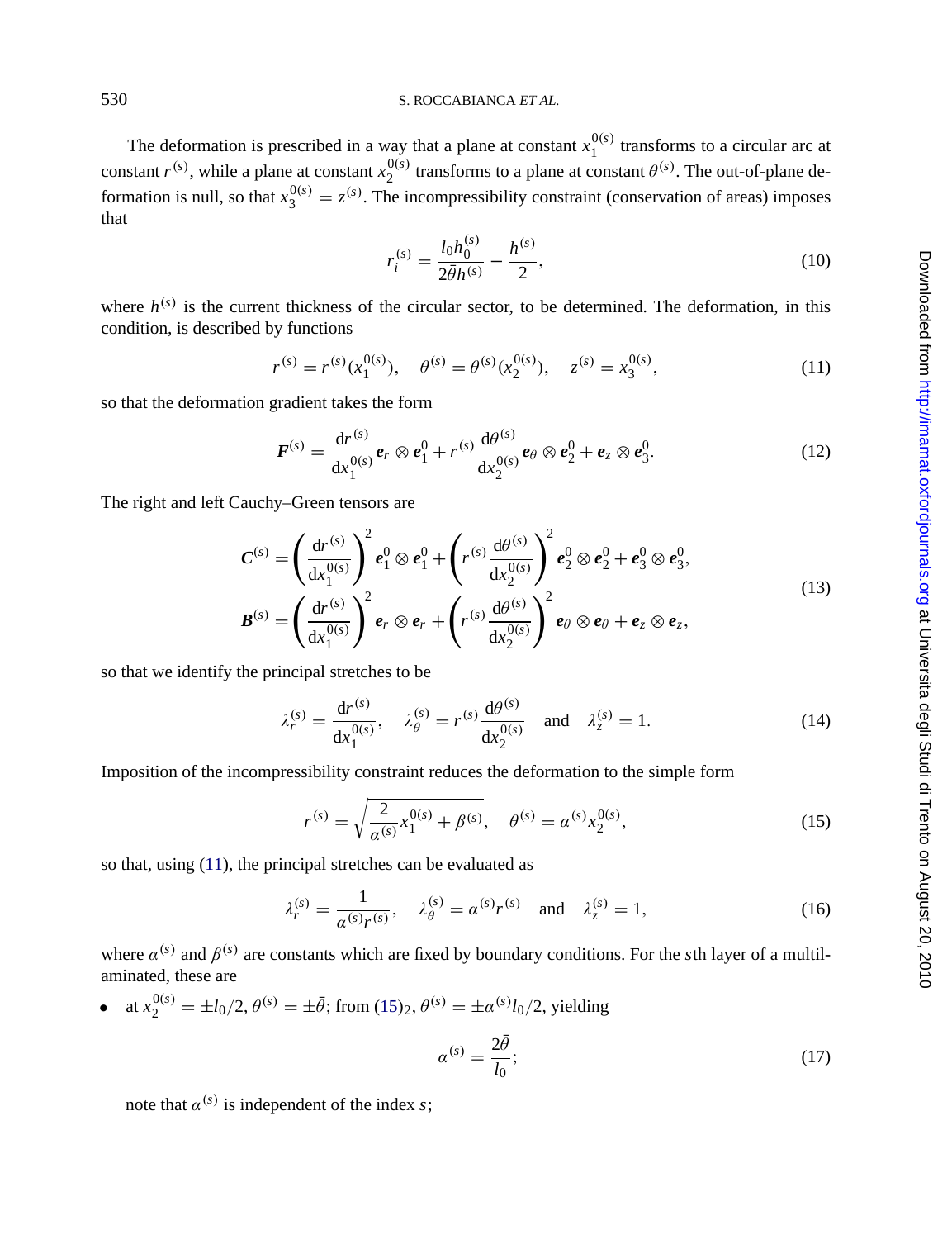<span id="page-6-0"></span>• at 
$$
x_1^{0(s)} = -h_0^{(s)}/2
$$
,  $r^{(s)} = r_i^{(s)}$ ; from (10) and (15)<sub>1</sub>,  $r_i^{(s)} = r^{(s)}(-h_0^{(s)}/2)$ , yielding

$$
\beta^{(s)} = r_i^{(s)^2} + \frac{l_0 h_0^{(s)}}{2\bar{\theta}}.
$$
\n(18)

Since the *N* layers are assumed to be perfectly bonded to each other and the *s*th layer has current thickness  $h^{(s)}$ , we have

$$
r_i^{(s)} = r_i^{(s-1)} + h^{(s-1)} \quad (s = 2, \dots, N),
$$
\n(19)

with  $r_i^{(1)}$  given by  $r_i^{(1)} = l_0 h_0^{(1)} / (2 \bar{\theta} h^{(1)}) - h^{(1)} / 2$  (see (10)). A repeated use of (10) and (19) provides all thicknesses  $h^{(s)}$  ( $s = 2, ..., N$ ) expressed in terms of the thickness of the first layer  $h^{(1)}$ , which remains the sole kinematical unknown of the problem, determined from the solution of the boundaryvalue problem described in Section 3.2.

Since (19) is imposed at each of the  $N-1$  interfaces between layers, all radial coordinates  $r^{(s)}$ share the same origin  $O$  of a new cylindrical coordinate system  $Or\theta z$ , common to all deformed layers (Fig. 3(c)); therefore, index *s* on the local current coordinates will be omitted in the following so that the deformed configuration will be described in terms of the global system  $Or\theta z$ .

As a conclusion, the kinematics provides all the stretches in the multilayered which can be represented as

$$
\lambda_r = \frac{l_0}{2\bar{\theta}_r}, \quad \lambda_\theta = \frac{2\bar{\theta}_r}{l_0} \quad \text{and} \quad \lambda_z = 1,
$$
\n(20)

and the current thickness of the *s*th layer,  $h^{(s)}$ , as a function of  $h^{(s-1)}$ , namely

$$
h^{(s)} = -\frac{l_0 h_0^{(s-1)}}{2\bar{\theta}h^{(s-1)}} - \frac{h^{(s-1)}}{2} + \sqrt{\left(\frac{l_0 h_0^{(s-1)}}{2\bar{\theta}h^{(s-1)}} + \frac{h^{(s-1)}}{2}\right)^2 - \frac{l_0 h_0^{(s)}}{\bar{\theta}}} \quad (s = 2, ..., N). \tag{21}
$$

Therefore, all current thicknesses are known once the thickness of the first layer,  $h^{(1)}$ , is known.

## 3.2 *Stress*

We are now in a position to determine the stress state within the multilayer. In particular, the Cauchy stress tensor in generic layer *s* can be written as

$$
\boldsymbol{T}^{(s)} = T_r^{(s)} \boldsymbol{e}_r \otimes \boldsymbol{e}_r + T_\theta^{(s)} \boldsymbol{e}_\theta \otimes \boldsymbol{e}_\theta + T_z^{(s)} \boldsymbol{e}_z \otimes \boldsymbol{e}_z, \qquad (22)
$$

where, from the constitutive equations  $(2)$ ,

$$
T_r^{(s)} = -\pi^{(s)} + \lambda_r \frac{\partial W^{(s)}}{\partial \lambda_r}, \quad T_\theta^{(s)} = -\pi^{(s)} + \lambda_\theta \frac{\partial W^{(s)}}{\partial \lambda_\theta},
$$
  

$$
T_z^{(s)} = -\pi^{(s)} + \frac{\partial W^{(s)}}{\partial \lambda_z}\Big|_{\lambda_z=1}.
$$
 (23)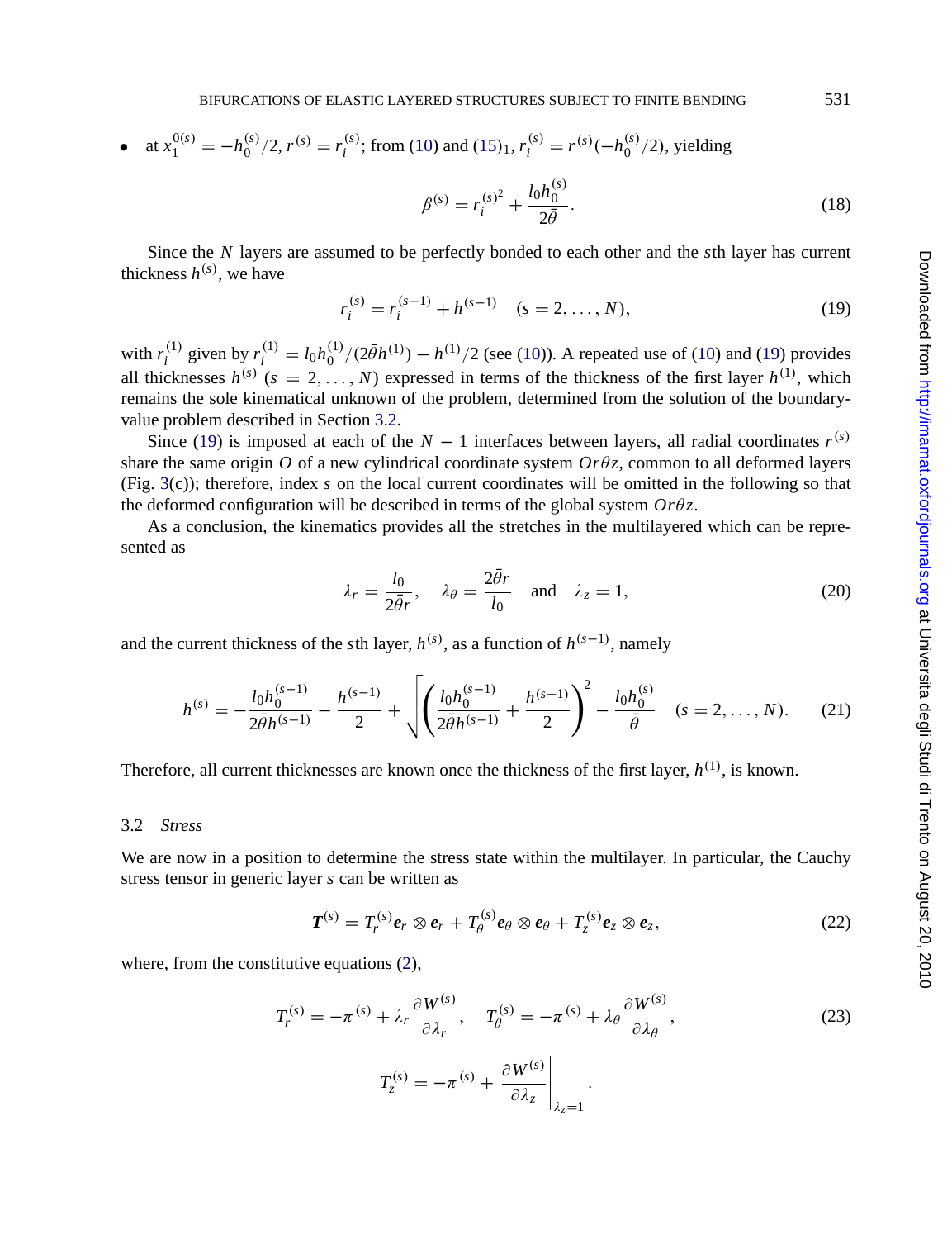Since stretches depend only on  $r$ , the chain rule of differentiation

$$
\frac{\mathrm{d}\cdot}{\mathrm{d}r} = \frac{\partial \cdot}{\partial \lambda_r} \frac{\mathrm{d}\lambda_r}{\mathrm{d}r} + \frac{\partial \cdot}{\partial \lambda_\theta} \frac{\mathrm{d}\lambda_\theta}{\mathrm{d}r},\tag{24}
$$

together with (23) and the derivatives of stretches with respect to *r* calculated from (16), can be used in the equilibrium equations

$$
\frac{\partial T_r^{(s)}}{\partial r} + \frac{T_r^{(s)} - T_\theta^{(s)}}{r} = 0, \quad \frac{\partial T_\theta^{(s)}}{\partial \theta} = 0 \tag{25}
$$

to obtain the identities

$$
\frac{dW^{(s)}}{dr} = -\frac{T_r^{(s)} - T_\theta^{(s)}}{r} = \frac{dT_r^{(s)}}{dr}.
$$
 (26)

Therefore, identifying  $\lambda_{\theta}$  with  $\lambda$ , we arrive at the expression

$$
T_r^{(s)}(r) = \hat{W}^{(s)}(\lambda(r)) + \gamma^{(s)},
$$
\n(27)

where

$$
\hat{W}^{(s)}(\lambda(r)) = W^{(s)}(1/\lambda(r), \lambda(r), 1),
$$
\n(28)

so that from  $(25)_1$ , we finally obtain

$$
T_{\theta}^{(s)}(r) = \frac{2\theta}{l_0} r(\hat{W}^{(s)})' + \hat{W}^{(s)} + \gamma^{(s)},
$$
\n(29)

where the prime denotes, now, differentiation with respect to  $\lambda$  and  $\gamma^{(s)}$  is an unknown integration constant.

Constants  $\gamma^{(s)}$  ( $s = 1, ..., N$ ) and thickness  $h^{(1)}$  can be calculated by imposing: (i) continuity of tractions at interfaces between layers (*N* − 1 equations) and (ii) traction boundary conditions at the external boundaries of the multilayer (two equations). Considering *N* layers, the traction continuity at the interfaces is written as

$$
T_r^{(s-1)}(r_i^{(s-1)} + h^{(s-1)}) = T_r^{(s)}(r_i^{(s)}) \quad (s = 2, \dots, N),
$$
\n(30)

while null loading at the external surfaces of the multilayer yields

$$
T_r^{(1)}(r_i^{(1)}) = 0, \quad T_r^{(N)}(r_i^{(N)} + h^{(N)}) = 0.
$$
\n(31)

Therefore,  $\gamma^{(N)}$  can be calculated from (31)<sub>2</sub>

$$
\gamma^{(N)} = -\hat{W}^{(N)}(\lambda(r_i^{(N)} + h^{(N)})),\tag{32}
$$

while employing (30), we obtain the recursive formulae

$$
\gamma^{(s-1)} = \hat{W}^{(s)}(\lambda(r_i^{(s)})) - \hat{W}^{(s-1)}(\lambda(r_i^{(s)})) + \gamma^{(s)} \quad (s = 2, ..., N). \tag{33}
$$

Considering now (31)<sub>1</sub> and evaluating  $\gamma^{(1)}$  from (33) written for  $s = 2$ , we obtain an implicit expression to be solved for  $h^{(1)}$ 

$$
\hat{W}^{(2)}(\lambda(r_i^{(2)})) - \hat{W}^{(1)}(\lambda(r_i^{(2)})) + \hat{W}^{(1)}(\lambda(r_i^{(1)})) + \gamma^{(2)} = 0,
$$
\n(34)

where  $h^{(2)}$  and  $\gamma^{(2)}$  are functions of  $h^{(1)}$  through (21) and (33), respectively.

Note that if the strain-energy function is the same for all layers, the multilayer corresponds to a homogeneous elastic block with thickness equal to the sum of all  $h^{(s)}$ ; in this case, (33) shows that  $\gamma^{(s)} = \gamma^{(N)}$ , for every *s*, and the uniform layer solution is recovered.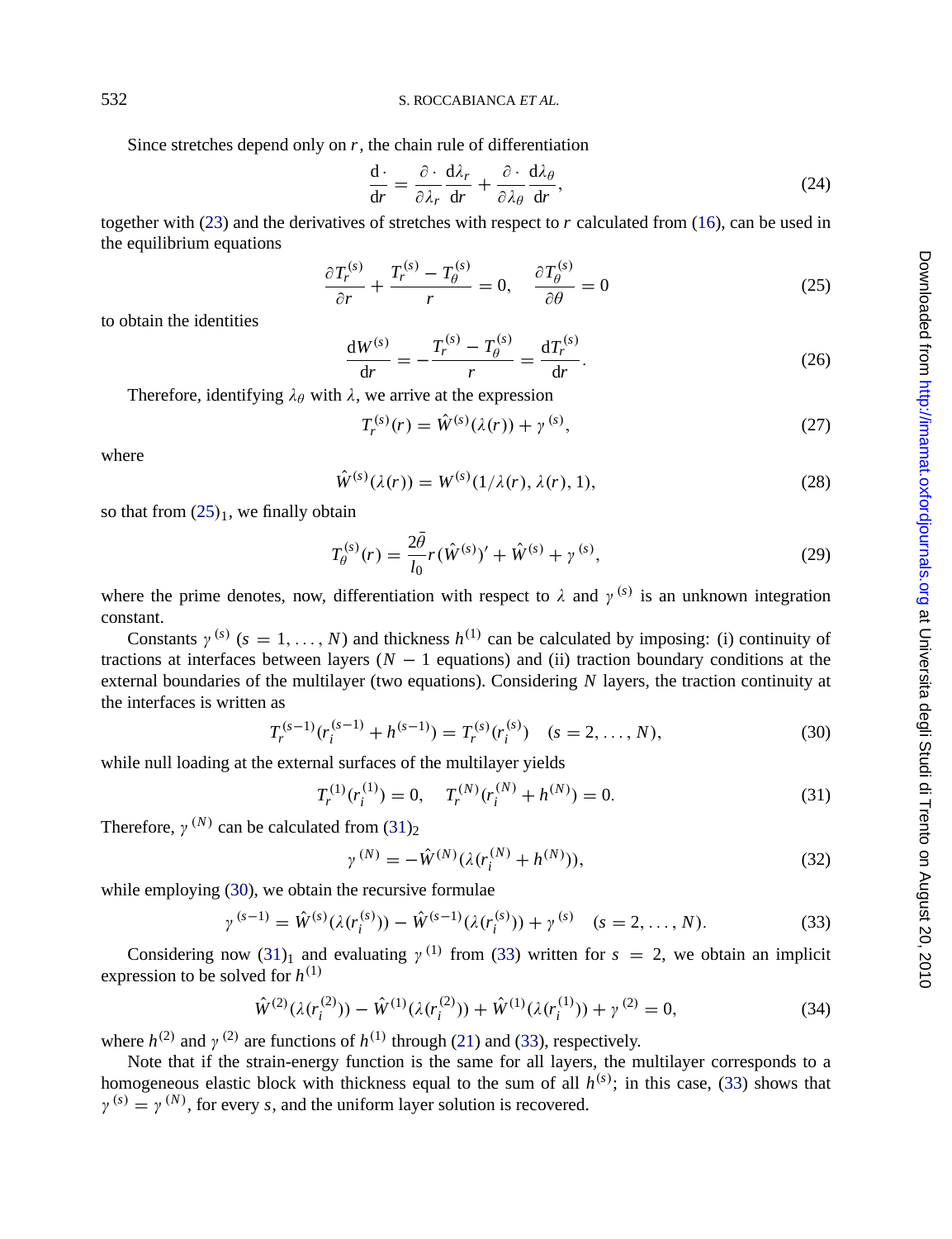#### <span id="page-8-0"></span>**4. Examples of multilayered plates under finite bending**

The solution obtained in the previous section is interesting in itself and can be easily used for design purposes since it allows determination of the complex stress and strain fields within a thick, multilayered plate, when subject to finite bending. To highlight the usefulness of the solution, we present a few results for finite bending of an elastic thick plate, coated with a thin and stiff layer, and of a three- and fivelayer structures, assuming a neo-Hookean behaviour for both materials.

Deformed geometries for the coated layer (with  $l_0/h_0 = 2$ ,  $h_0^{(\text{lay})}/h_0^{(\text{coat})} = 10$  and  $\mu^{(\text{coat})}/\mu^{(\text{lay})} = 20$ ) are shown in Fig. 4, together with graphs of the dimensionless Cauchy principal stresses  $T_r(r)/\mu^{\text{(lay)}}$ 



FIG. 4. Undeformed (centre) and deformed (upper and lower parts) shapes and internal stress states for finite bending of neo-Hookean coated plates with  $l_0/h_0 = 2$ ,  $h_0^{(\text{lay})}/h_0^{(\text{coat})} = 10$  and  $\mu^{(\text{coat})}/\mu^{(\text{lay})} = 20$ . Dashed lines represent the neutral axes.<br>Note that in the picture in the lower part on the right, the neutral axis is almo layers, while on the left two neutral axes are visible. Note the scales of diagrams for dimensionless stresses.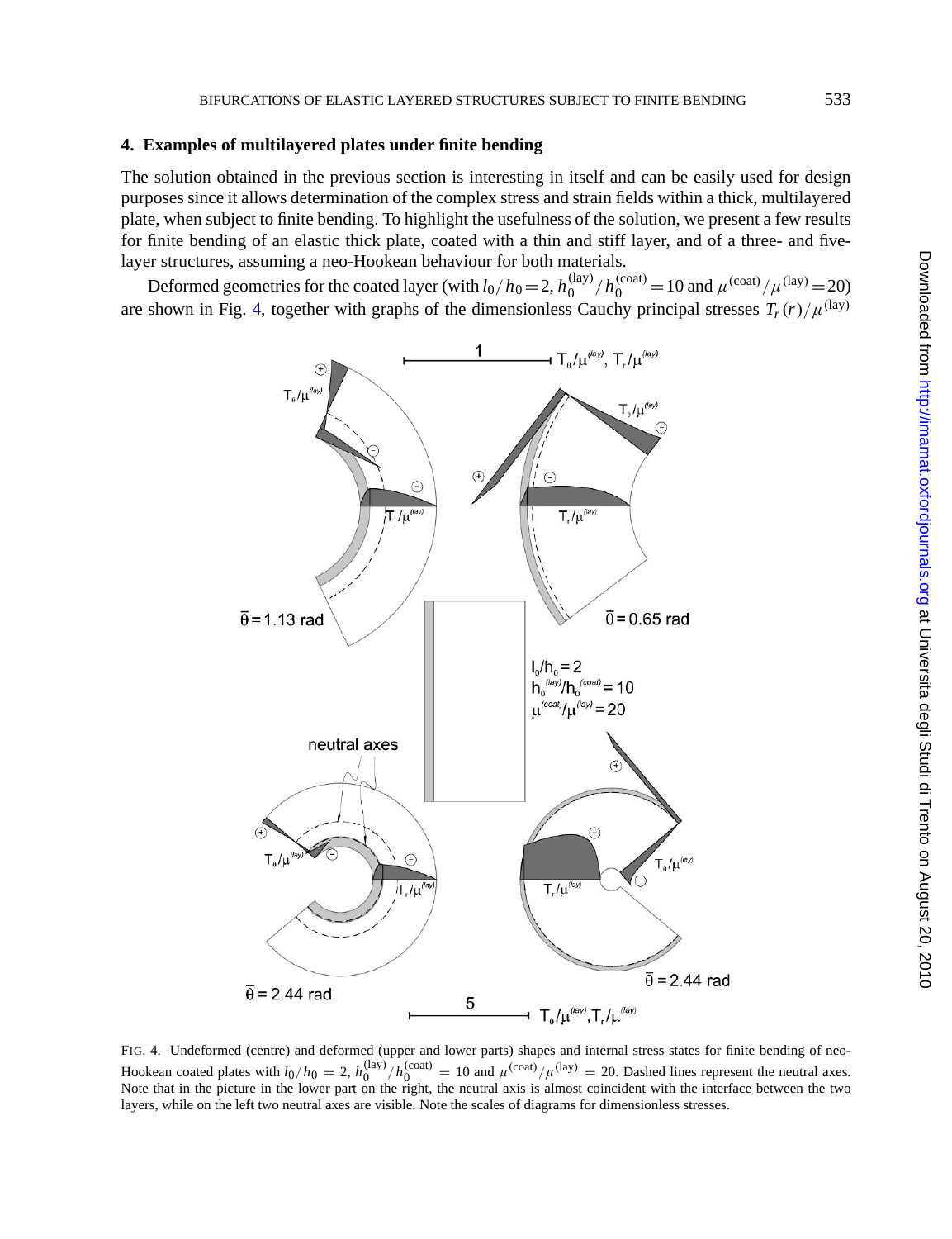<span id="page-9-0"></span>

FIG. 5. Finite bending of a neo-Hookean three-layer plate showing three neutral axes.

and  $T_{\theta}(r)/\mu^{\text{(lay)}}$ . The deformed configurations plotted in the upper part of Fig. 4 correspond to critical configurations at bifurcation (see Section 6), while those reported in the lower part lie beyond the critical bifurcation threshold, so that they are reported only with the purpose to show the evolution of the solution of finite bending for very large angles. Note that the transverse stress is always compressive, while the distribution of  $T_{\theta}(r)$  strongly depe[nd](#page-10-0)s on the stiffness of the layer under consideration and gives a null resultant, so that it is equivalent to the bending moment loading the plate. For all cases, the neutral axis (the line corresponding to vanishing circumferential stress) is draw[n,](#page-8-0) showing the effect of the coating on the global stress state. Note that in the lower figure on the left, *two neutral axes* are visible. This is an important feature, which is also investigated in Fig. 5, referred to a three-layer plate. In this structure, where the initial aspect ratio is 1, the shear stiffness contrast is 20 and ratio between layer thicknesses is 5, *three neutral axes* become visible starting from a bending semi-angle of 56◦, so that to give evidence to this effect a bending semi-angle of 90◦ is imposed in Fig. 5.

Finally, a complex situation with five layers with initial aspect ratio  $l_0/h_0 = 4$  is reported in Fig. 6, where three configurations are shown at different bending angles  $\theta$ . The layers are made up of two materials, *(a)* and *(b)*, such that  $h_0^{(b)}/h_0^{(a)} = 3.5$  and  $\mu^{(a)}/\mu^{(b)} = 10$ . As in Fig. 4, the two principal components of the Cauchy stress are drawn. A peculia[r f](#page-4-0)eature of the stress state is the positive sign of the circumferential stress  $T_{\theta}(r)$  in the inner, stiff layer, to be compared to the negative sign in the two adjacent layers. This situation once more confirms the presence of [two neutral axes, on](#page-21-0)e of which in this case is 'virtual', in the sense that it is obtained joining the 'peaks' of the diagram of the positive stresses.

#### **5. Incremental bifurcations superimposed on finite bending of an elastic layered block**

The goal of this section is to address the plane-strain bifurcation problem of the multilayered thick plate subject to finite bending, considered in Section 3. We begin by analysing the incremental field equations for an isolated layer and we continue formulating the multilayered problem by adding the relevant interfacial and external boundary conditions. We refer to Gei & Ogden (2002) for the notation.

The gradient of incremental displacement  $u(x)$  is

$$
L = u_{r,r}e_r \otimes e_r + \frac{u_{r,\theta} - u_{\theta}}{r}e_r \otimes e_{\theta} + u_{\theta,r}e_{\theta} \otimes e_r + \frac{u_r + u_{\theta,\theta}}{r}e_{\theta} \otimes e_{\theta},
$$
(35)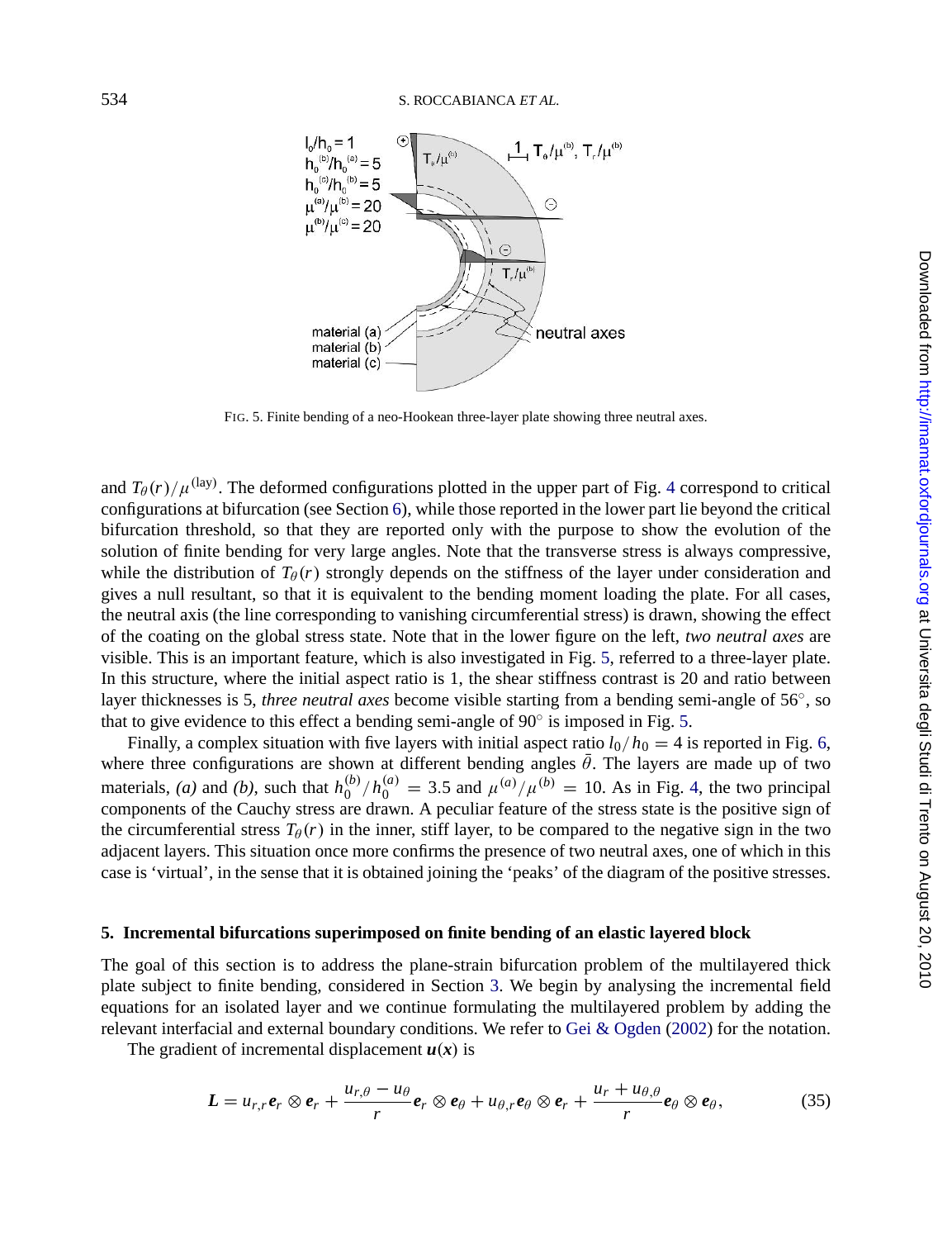<span id="page-10-0"></span>

FIG. 6. From left [to](#page-3-0) right: undeformed and progressively more deformed shapes and internal stress states for finite bending of a neo-Hookean five-layer plate with  $l_0/h_0 = 4$ ,  $h_0^{(b)}/h_0^{(a)} = 3.5$  and  $\mu^{(a)}/\mu^{(b)} = 10$ . Note the scales of diagrams for dimensionless stresses.

and the incompressibility condition ( $trL = 0$ ) can be written in polar coordinates as

$$
ru_{r,r} + u_r + u_{\theta,\theta} = 0. \tag{36}
$$

For an incompressible isotropic elastic material, the components of the constitutive fourth-order tensor C (see (6)) can be written as function of two incremental moduli, denoted  $\mu$  and  $\mu_*$ , that depend on the deformation. The non-vanishing components of  $\mathbb C$  may be expressed as

$$
C_{rrrr} = C_{\theta\theta\theta\theta} = 2\mu_* + p, \quad C_{\theta r\theta r} = \mu - \Gamma,
$$
\n(37)

$$
C_{r\theta r\theta} = \mu + \Gamma, \quad C_{r\theta\theta r} = C_{\theta r r\theta} = \mu + p,
$$

where

$$
\Gamma = \frac{T_{\theta} - T_r}{2}, \quad p = -\frac{T_{\theta} + T_r}{2} \tag{38}
$$

describe the state of prestress. For hyperelastic materials,  $\mu$  and  $\mu_*$  can be given in terms of the strainenergy function  $\hat{W}(\lambda)$  as

$$
\mu = \frac{\lambda}{2} \left( \frac{\lambda^4 + 1}{\lambda^4 - 1} \frac{d\hat{W}}{d\lambda} \right), \quad \mu_* = \frac{\lambda}{4} \left( \frac{d\hat{W}}{d\lambda} + \lambda \frac{d^2 \hat{W}}{d\lambda^2} \right).
$$
 (39)

The incremental constitutive equations in terms of the incremental first Piola–Kirchhoff stress tensor can be written as

$$
\Sigma_{rr} = -\dot{\pi} + (2\mu_* + p)u_{r,r}, \quad \Sigma_{\theta\theta} = -\dot{\pi} + (2\mu_* + p)\frac{u_r + u_{\theta,\theta}}{r},
$$
  

$$
\Sigma_{r\theta} = (\mu + \Gamma)\frac{u_{r,\theta} - u_{\theta}}{r} + (\mu + p)u_{\theta,r}, \quad \Sigma_{\theta r} = (\mu + p)\frac{u_{r,\theta} - u_{\theta}}{r} + (\mu - \Gamma)u_{\theta,r}.
$$
 (40)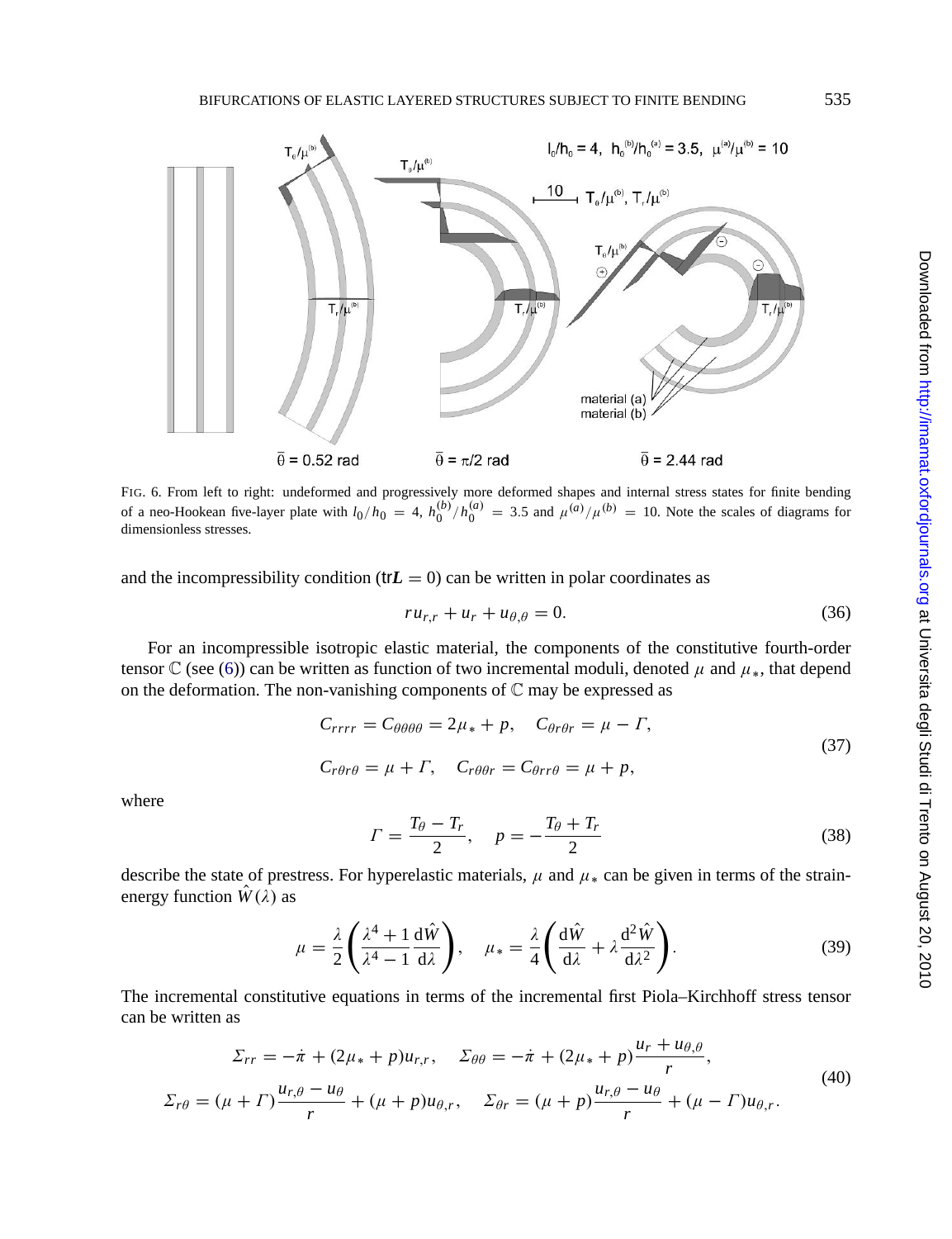A substitution of (40) and the use of  $(25)_1$  in the incremental equations of equilibrium

$$
\Sigma_{rr,r} + \frac{1}{r} \Sigma_{r\theta,\theta} + \frac{\Sigma_{rr} - \Sigma_{\theta\theta}}{r} = 0,
$$
  

$$
\Sigma_{\theta r,r} + \frac{1}{r} \Sigma_{\theta\theta,\theta} + \frac{\Sigma_{\theta r} + \Sigma_{r\theta}}{r} = 0,
$$
 (41)

yields the incremental equilibrium equations expressed in terms of incremental displacements and inplane mean stress

$$
\dot{\pi}_{,r} = \left\{ (p + 2\mu_*)_r + \frac{2(p + 2\mu_*)}{r} \right\} u_{r,r} + (p + 2\mu_*) u_{r,rr} \n+ (\mu + \Gamma) \frac{u_{r,\theta\theta} - u_{\theta,\theta}}{r^2} + (p + \mu) \frac{u_{\theta,r\theta}}{r},
$$
\n(42)

$$
\dot{\pi}_{,\theta} = [r(\mu - \Gamma)_{,r} + \mu - \Gamma] \left( u_{\theta,r} + \frac{u_{r,\theta} - u_{\theta}}{r} \right) + r(\mu - \Gamma)u_{\theta,rr} + (\mu - 2\mu_*)u_{r,\theta r}.
$$

We seek bifurcations in the following separable variables form

$$
\begin{cases}\n u_r(r, \theta) = f(r) \cos n\theta, \\
 u_{\theta}(r, \theta) = g(r) \sin n\theta, \\
 \dot{\pi}(r, \theta) = k(r) \cos n\theta,\n\end{cases}
$$
\n(43)

where  $f(r)$ ,  $g(r)$  and  $k(r)$  are real functions and *n* is a real number to be determined by imposing boundary conditions.

Consideration of the incompressibility constraint

$$
g = -\frac{(f + rf')}{n},\tag{44}
$$

and substitution of representations (43) into (42) yields

$$
k' = Df'' + \left(C_r + D_r + \frac{C + 2D}{r}\right)f' + \frac{E(1 - n^2)}{r^2}f,
$$
  

$$
r^2C = F + 2C \qquad (E \qquad 1 - n^2)E
$$
 (45)

$$
k = \frac{r^2 C}{n^2} f''' + \frac{F + 3C}{n^2} rf'' + \left(\frac{F}{n^2} - D\right) f' - \frac{1 - n^2}{n^2} \frac{F}{r} f,
$$

where a prime denotes differentiation with respect to *r* and in terms of incremental moduli  $\mu$  and  $\mu_*$ and strain-energy function  $\hat{W}(\lambda)$ , the coefficients *C*, *D*, *E* and *F* can be expressed as

$$
C = \mu - \Gamma = \frac{\lambda}{\lambda^4 - 1} \frac{d\hat{W}}{d\lambda}, \quad D = 2\mu_* - \mu = \frac{\lambda}{2} \left( \lambda \frac{d^2 \hat{W}}{d\lambda^2} - \frac{2}{\lambda^4 - 1} \frac{d\hat{W}}{d\lambda} \right),
$$
  
\n
$$
E = \mu + \Gamma = \frac{\lambda^5}{\lambda^4 - 1} \frac{d\hat{W}}{d\lambda}, \quad F = rC_{,r} + C.
$$
 (46)

<span id="page-11-0"></span>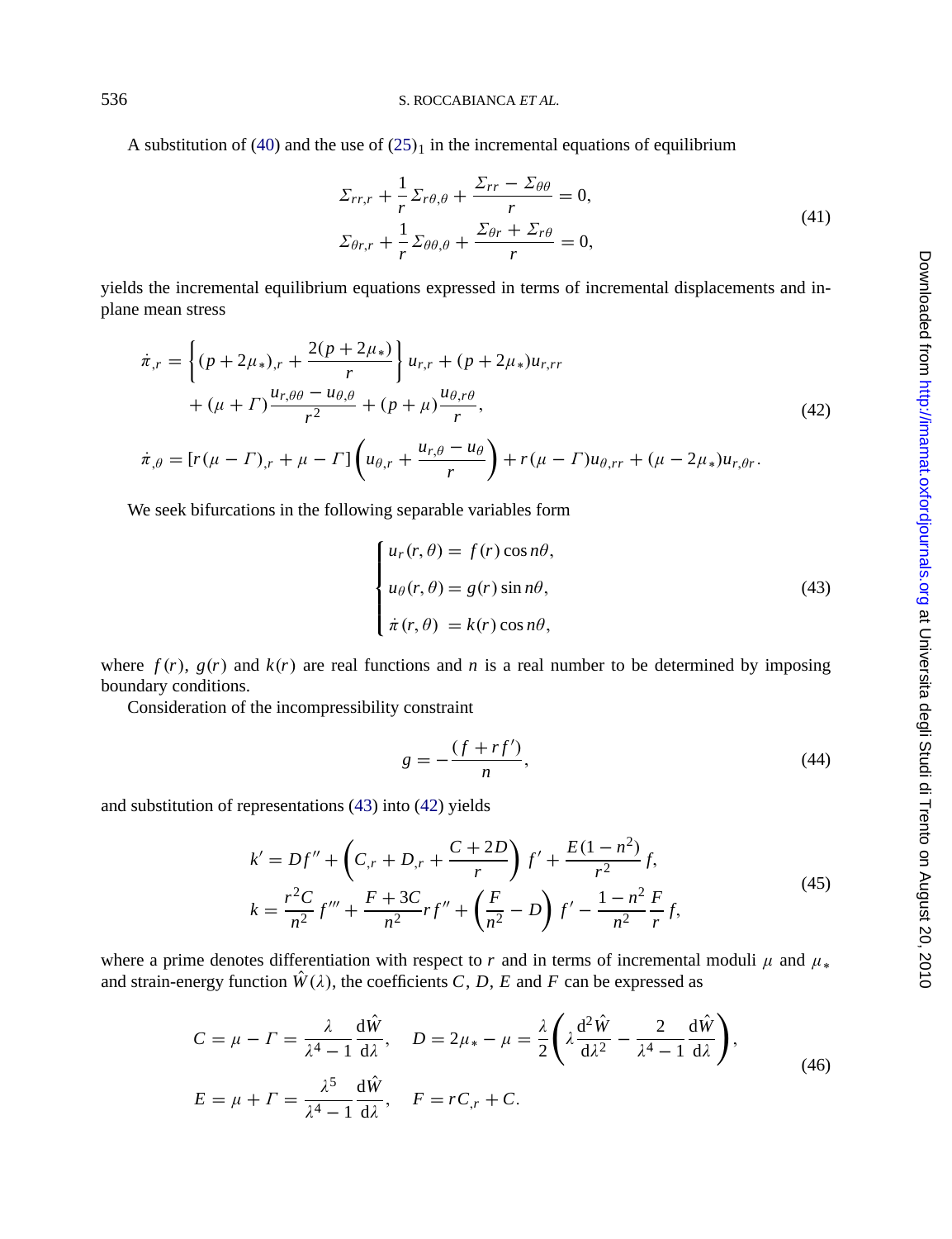<span id="page-12-0"></span>By differentiating (45)<sub>2</sub> with respect to *r* and substituting it into (45)<sub>1</sub>, a single differential equation in terms of  $f(r)$  is obtained

$$
Cr^4 f'''' + 2(F + 2C)r^3 f''' + [(rF)_{,r} + 4F - 2n^2D]r^2 f''
$$
  
+(rF – 2rn<sup>2</sup>D)<sub>,r</sub> – 2F]rf' + (1 – n<sup>2</sup>)(F – rF<sub>,r</sub> – n<sup>2</sup>E)f = 0. (47)

Equation (47) defines the function  $f(r)$  within a generic layer. Once  $f(r)$  is known, the other functions,  $g(r)$  and  $k(r)$ , can be calculated by employing (44) and (45)<sub>2</sub>, respectively. The set of all functions  $f^{(s)}(r)$  ( $s = 1, \ldots, N$ ) can be obtained imposing the continuity conditions at the interfaces and the boundary conditions at the external surfaces.

Continuity of incremental tractions and displacements at interfaces corresponds to

$$
u_r^{(s)}\Big|_{r=r_e^{(s)}} = u_r^{(s+1)}\Big|_{r=r_i^{(s+1)}}, \quad u_\theta^{(s)}\Big|_{r=r_e^{(s)}} = u_\theta^{(s+1)}\Big|_{r=r_i^{(s+1)}},
$$
  

$$
\Sigma_{rr}^{(s)}\Big|_{r=r_e^{(s)}} = \Sigma_{rr}^{(s+1)}\Big|_{r=r_i^{(s+1)}}, \quad \Sigma_{\theta r}^{(s)}\Big|_{r=r_e^{(s)}} = \Sigma_{\theta r}^{(s+1)}\Big|_{r=r_i^{(s+1)}},
$$
(48)

where  $r_e^{(s)} = r_i^{(s)} + h^{(s)}$  or, in terms of functions defined in (43),

$$
f^{(s)}\Big|_{r=r_e^{(s)}} = f^{(s+1)}\Big|_{r=r_i^{(s+1)}}, \quad g^{(s)}\Big|_{r=r_e^{(s)}} = g^{(s+1)}\Big|_{r=r_i^{(s+1)}},
$$
  

$$
\{(p+2\mu_*)f' - k\}^{(s)}\Big|_{r=r_e^{(s)}} = \{(p+2\mu_*)f' - k\}^{(s+1)}\Big|_{r=r_i^{(s+1)}},
$$
  

$$
\left\{Cg' - \frac{1}{r}(nf+g)(p+\mu)\right\}^{(s)}\Big|_{r=r_e^{(s)}} = \left\{Cg' - \frac{1}{r}(nf+g)(p+\mu)\right\}^{(s+1)}\Big|_{r=r_i^{(s+1)}}.
$$
 (49)

For dead-load tractions on the external surfaces, the boundary conditions at  $r = r_i^{(1)}$  and  $r = r_e^{(N)}$ are

$$
\Sigma_{rr}^{(1),(N)}\Big|_{r=r_i^{(1)},r_e^{(N)}}=0, \quad \Sigma_{\theta r}^{(1),(N)}\Big|_{r=r_i^{(1)},r_e^{(N)}}=0,\tag{50}
$$

or, equivalently,

$$
\{(p+2\mu_*)f' - k\}^{(1),(N)}\big|_{r=r_i^{(1)},r_e^{(N)}} = 0,
$$
  

$$
\left\{Cg' - \frac{1}{r}(nf+g)(p+\mu)\right\}^{(1),(N)}\bigg|_{r=r_i^{(1)},r_e^{(N)}} = 0.
$$
 (51)

On the boundaries  $\theta = \pm \bar{\theta}$ , we require that shear stresses and incremental normal displacements vanish, namely

$$
\Sigma_{r\theta}^{(s)}\Big|_{\theta=\pm\bar{\theta}}=0, \quad u_{\theta}^{(s)}\Big|_{\theta=\pm\bar{\theta}}=0,\tag{52}
$$

a condition which is achieved if  $\sin n\bar{\theta} = 0$  (see (43)) or, equivalently, using (17), if

$$
n = \frac{2m\pi}{al_0} \quad (m \in \mathbb{N}).
$$
\n(53)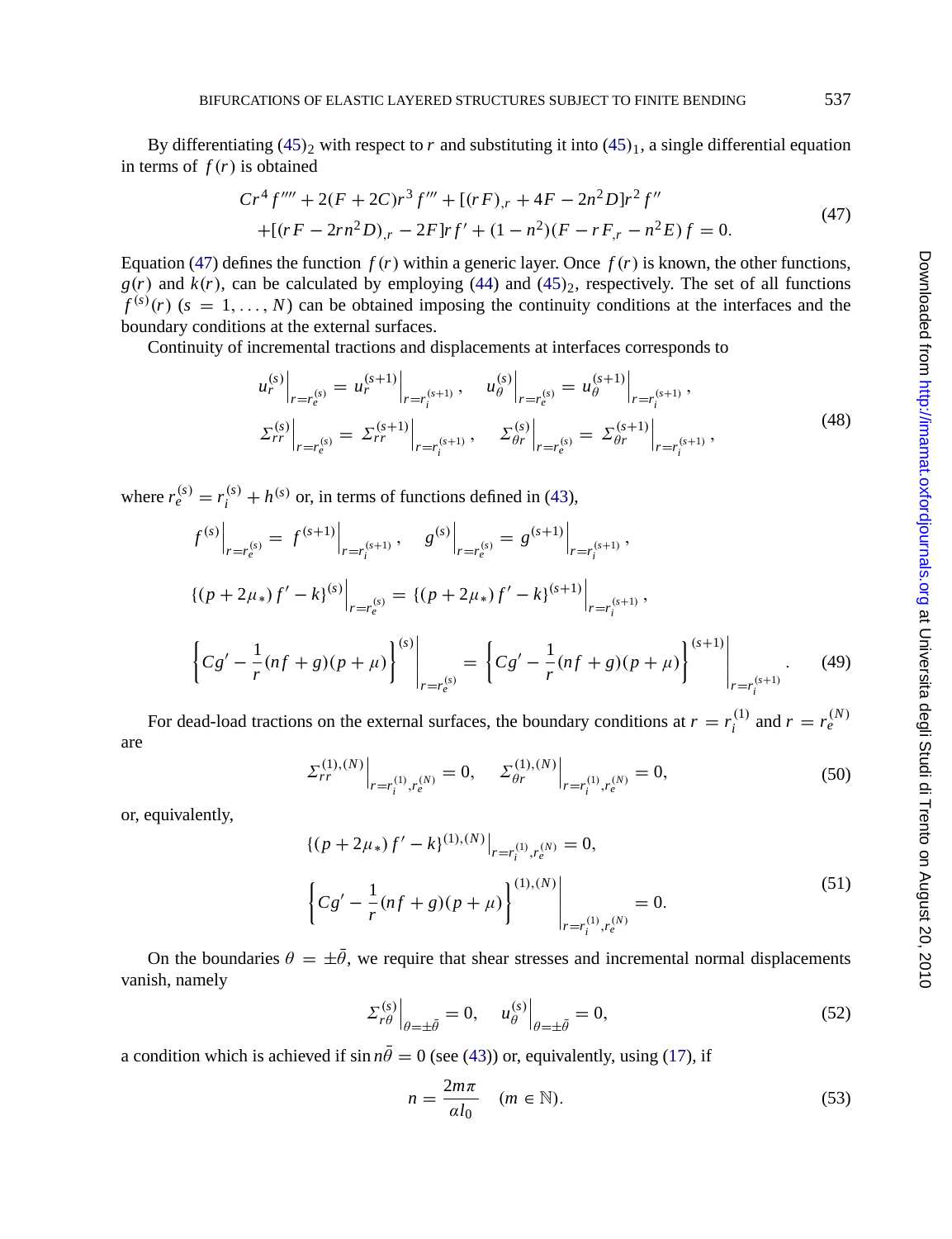Since our objective is to employ a numerical method to evaluate the critical angle for bifurcation  $\theta_{cr}$ , it becomes instrumental to rewrite (47) as a linear system of first-order ordinary differential equations. This and the procedure to derive numerically the bifurcation condition is described in Appendix A.

Equation (A.15) provides the critical angle for bifurcation,  $\theta_{\rm cr}$ , for a multilayered elastic plate subject to bending in terms of initial aspect ratios and stiffness contrast between layers. Once this angle is known, equation (20)<sub>2</sub> y[ie](#page-14-0)lds t[he](#page-15-0) critical stretch  $\lambda_{cr} = 2\bar{\theta}_{cr}r_i^{(1)}/l_0$ .

#### **6. An example: bifurcation of a bilay[er](#page-4-0)**

Although our analysis covers the cas[e o](#page-12-0)f a *N*-layer system, we will limit examples to the simple geometry of a two-layered system, also experimentally investigated, where one of the layers is taken thin and rigid with respect to the other, so that it acts as a sort of stiff coati[ng](#page-14-0). Bo[th](#page-15-0) layers are made up of neo-Hookean material (for which the response always remains elliptic).

The critical angle  $\theta_{cr}$  and the critical stretch  $\lambda_{cr}$  (at the compressive side of the specimen) at bifurcation are reported in F[igs](#page-20-0) 7 [and](#page-20-0) 8 as functions of the aspect ratio *l*0/*h*<sup>0</sup> (unloaded height of the specimen is  $l_0$  and global thickness is  $h_0$ , see Fig. 3), for the thickness and stiffness ratios  $h_0^{(\text{lay})}/h_0^{(\text{coat})} = 10$  and  $\mu^{\text{(cout)}}/\mu^{\text{(lay)}} = 20$ , respectively. In the figures, bifurcation curves are reported for different values of the integer parameter *m* which, through (53), defines the circumf[er](#page-14-0)ential wave number *n*. Obviously, for a given value of  $l_0/h_0$ , the bifurcation threshold is set by the value of *m* providing the minimu[m \(](#page-15-0)or maximum) value of the critical angle (or stretch). The difference between Figs 7 and 8 is that the coating layer is at the tensile side of the specimen in the former case while it is at the c[om](#page-14-0)pres[si](#page-15-0)ve side in the latter.

In the same figures, also the threshold is reported for surface instability of the 'soft' layer material ( $\lambda_{\text{surf}} \approx 0.545$ , see Biot, 1965). It can be deduced from the figures that a diffuse mode setting the bifurcation threshold always exists before surface instability, for each aspect ratio *l*0/*h*<sup>0</sup> 6. It is important to o[bse](#page-14-0)rve [th](#page-15-0)at the occurrence of the critical diffuse mode is very close to the surface instability [w](#page-8-0)hen the coating is located at the tensile side of the specimen (Fig. 7), while the two thresholds become well separated in the other case, namely, when the coating is [lo](#page-16-0)cat[ed a](#page-16-0)t the compressive side (Fig. 8). This is because, in the latter, bifurcation takes place with a buckling-like mode in the coating, then occurring at a limitated axial stretch in the stiff layer. We can also observe from Fig. 7 (Fig. 8) that for  $l_0/h_0 > 10$ (for  $l_0/h_0 > 6$ ), the coated structures can be bent to the annular configuration without 'encountering' any instability.

Some typical configurations and stress distributions at bifurcation corresponding to  $l_0/h_0 = 2$  in Figs 7 and 8 (indicated by small 'square symbols' on the bifurcation curve) are sketched in Fig. 4 for both positions of the stiff layer.

The critical angle at [bifurcation](#page-21-0) [is rep](#page-21-0)orted in Figs 9 and 10 as a funct[io](#page-21-0)n of the aspect ratio  $l_0/h_0$ for [two](#page-21-0) [value](#page-21-0)s of coating thickness,  $h_0^{(\text{lay})}/h_0^{(\text{cot})} = \{10, 20\}$  when the coating layer is on the tensile and on the compressive side, respectively. In the same figures, the case of the uncoated layer is also reported for comparison.

Note that results reported in Fig. 9 are similar to those reported in Fig. 2 since the coating is in the same position, though the stiffness ratio between coating and layer is different and equal to 20 in the former case and 500 in the latter.

<sup>&</sup>lt;sup>6</sup>For a single elastic block, Triantafyllidis (1980) claims that surface instability occurs before diffuse modes, while Coman & Destrade (2008) on the contrary demonstrate that the first instability mode is diffused. However, the two points of view can be reconciled since for a single layer the surface instability and the instability in diffused modes are very close and may be taken to coincide in a first approximation.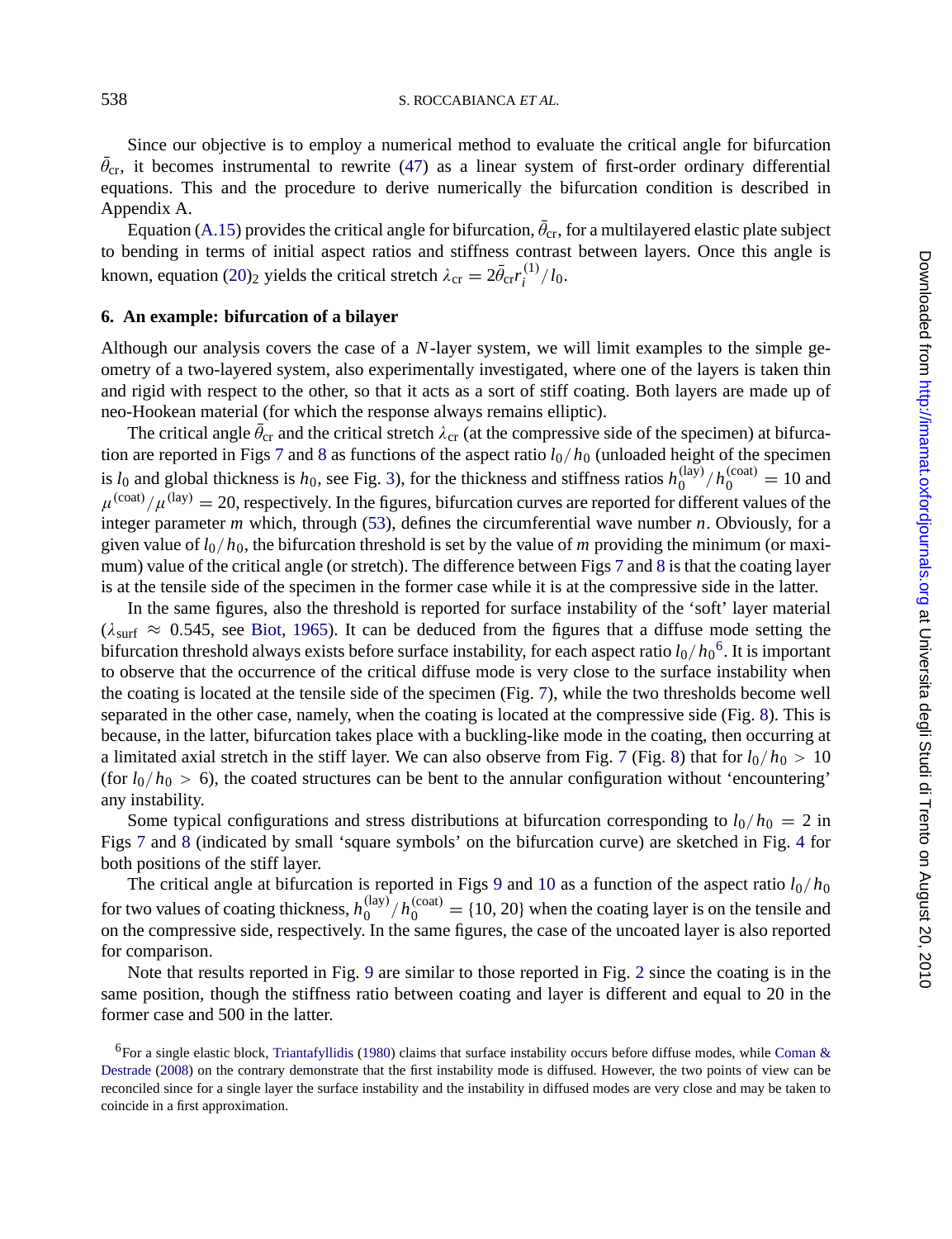<span id="page-14-0"></span>

FIG. 7. Critical angle  $\bar{\theta}_{cr}$  and critical stretch  $\lambda_{cr}$  (evaluated at the internal boundary,  $r = r_i^{(1)}$ ) versus aspect ratio  $l_0/h_0$  of a neo-Hookean coated bilayer subject to bending with  $h_0^{(\text{lay})}/h_0^{(\text{coat})} = 10$  and  $\mu^{(\text{coat})}/\mu^{(\text{lay})} = 20$ . The coating is located at the tensile side. In both plots, a small circle denotes a transition between two diff sets the circumferential wave number). The small 'square' on the bifurcation curve indicates the configuration studied in Fig. 4, top-left position.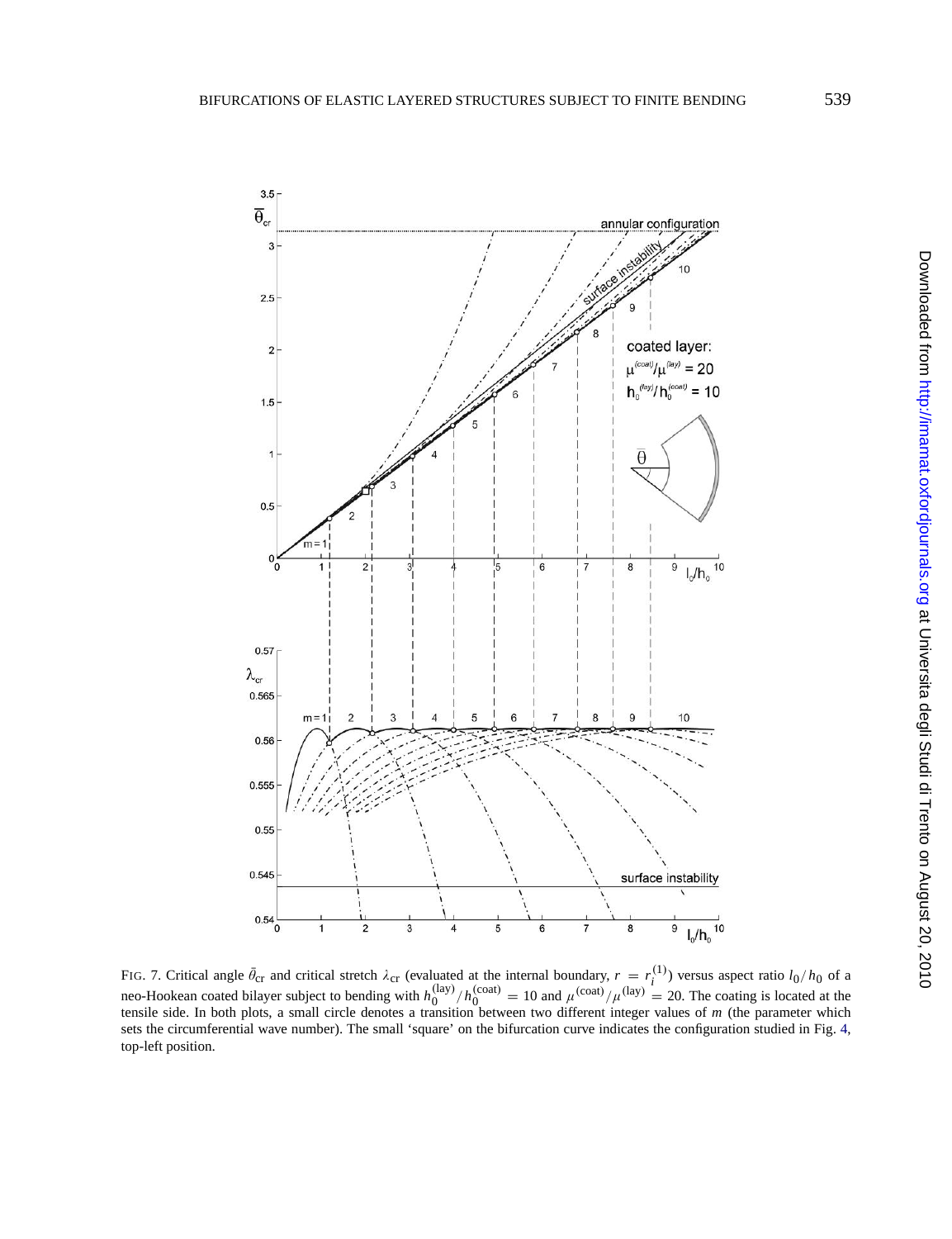<span id="page-15-0"></span>

FIG. 8. Critical angle  $\bar{\theta}_{cr}$  and critical stretch  $\lambda_{cr}$  (evaluated at the internal boundary,  $r = r_i^{(1)}$ ) versus aspect ratio  $l_0/h_0$  of a neo-Hookean coated bilayer subject to bending with  $h_0^{(\text{lay})}/h_0^{(\text{coat})} = 1$ circumferential wave number). The small 'square' on the bifurcation curve indicates the configuration studied in Fig. 4, top-right position.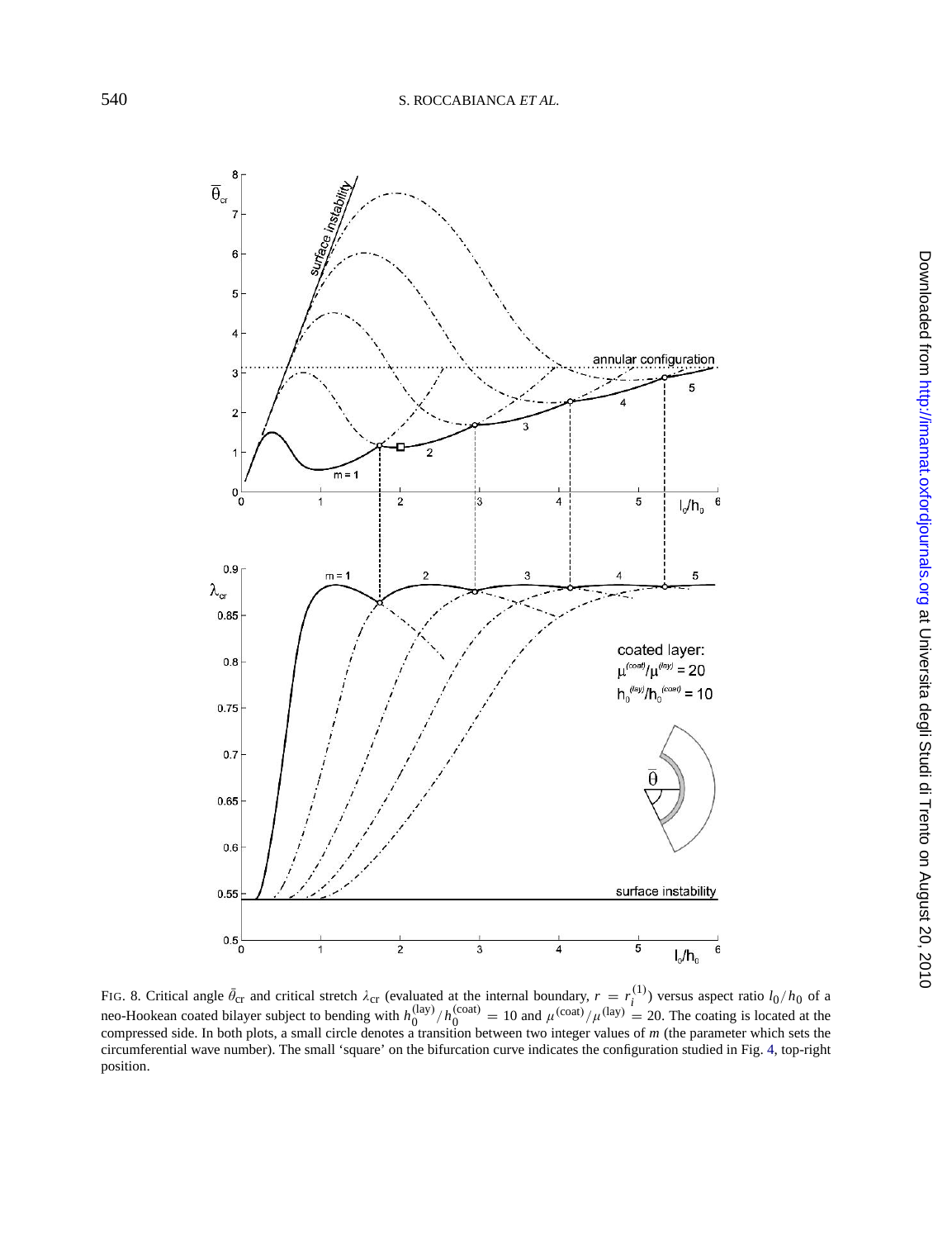<span id="page-16-0"></span>

FIG. 9. Comparison between the critical angle  $\theta_{cr}$  at bifurcation versus aspect ratio  $l_0/h_0$  of two neo-Hookean coated bilayers subject to bending with coating at the tensile side with  $\mu^{\text{(cost)}}/\mu^{\text{(lay)}} = 20$  and  $h_0^{\text{(lay)}}/h_0^{\text{(coat)}} = 10$  and 20, respectively. In every curve, a small symbol denotes a transition between two different integer values of *m* (the parameter which sets the circumferential wave number). Bifurcation angles for a single, uncoated layer are also reported.



FIG. 10. Comparison between the critical angle  $\theta_{cr}$  at bifurcation versus aspect ratio  $l_0/h_0$  of two neo-Hookean coated bilayers subject to bending with coating at the compressed side with  $\mu^{(\text{coat})}/\mu^{(\text{lay})} = 20$  and  $h_0^{(\text{lay})}/h_0^{(\text{coat})} = 10$  and 20, respectively.<br>In every curve, a small symbol denotes a transition between two different integer circumferential wave number). Bifurcation angles for a single, uncoated layer are also reported.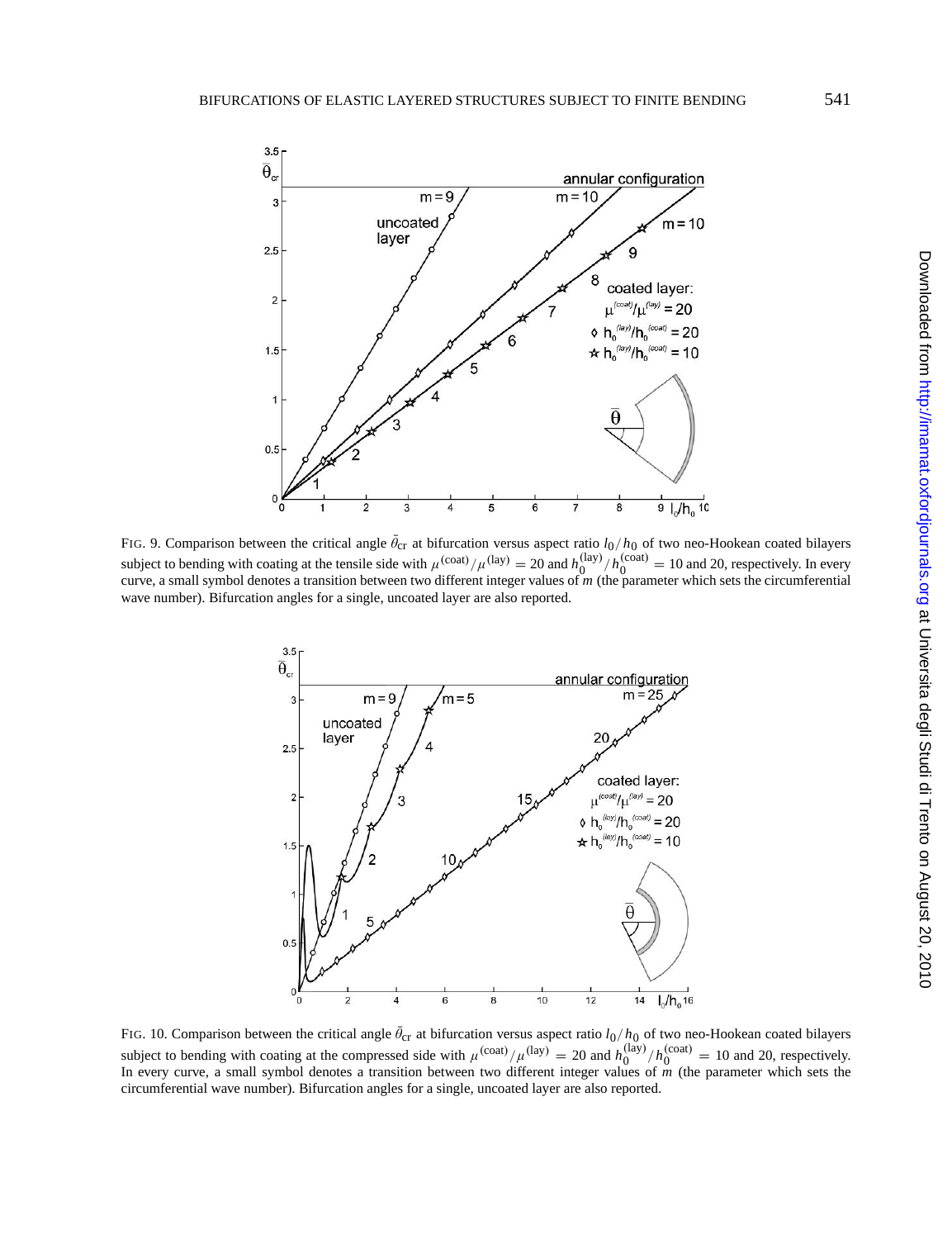<span id="page-17-0"></span>

FIG. 11. Device used to impose finite bending (of a semi-angle  $\theta$  equal to 25° on the left and to 45° on the right, with reference to Fig. 3) to coated and uncoated rubber strips (an uncoated  $10 \times 100 \times 4$  mm<sup>3</sup> rubber



FIG. 12. Uniaxial tests on and material characterizations of the natural rubber and the polyester film employed in the specimens. Note that the neo-Hookean interpolation has been selected to be valid only within the 'range of interest' to experimentally detected bifurcations.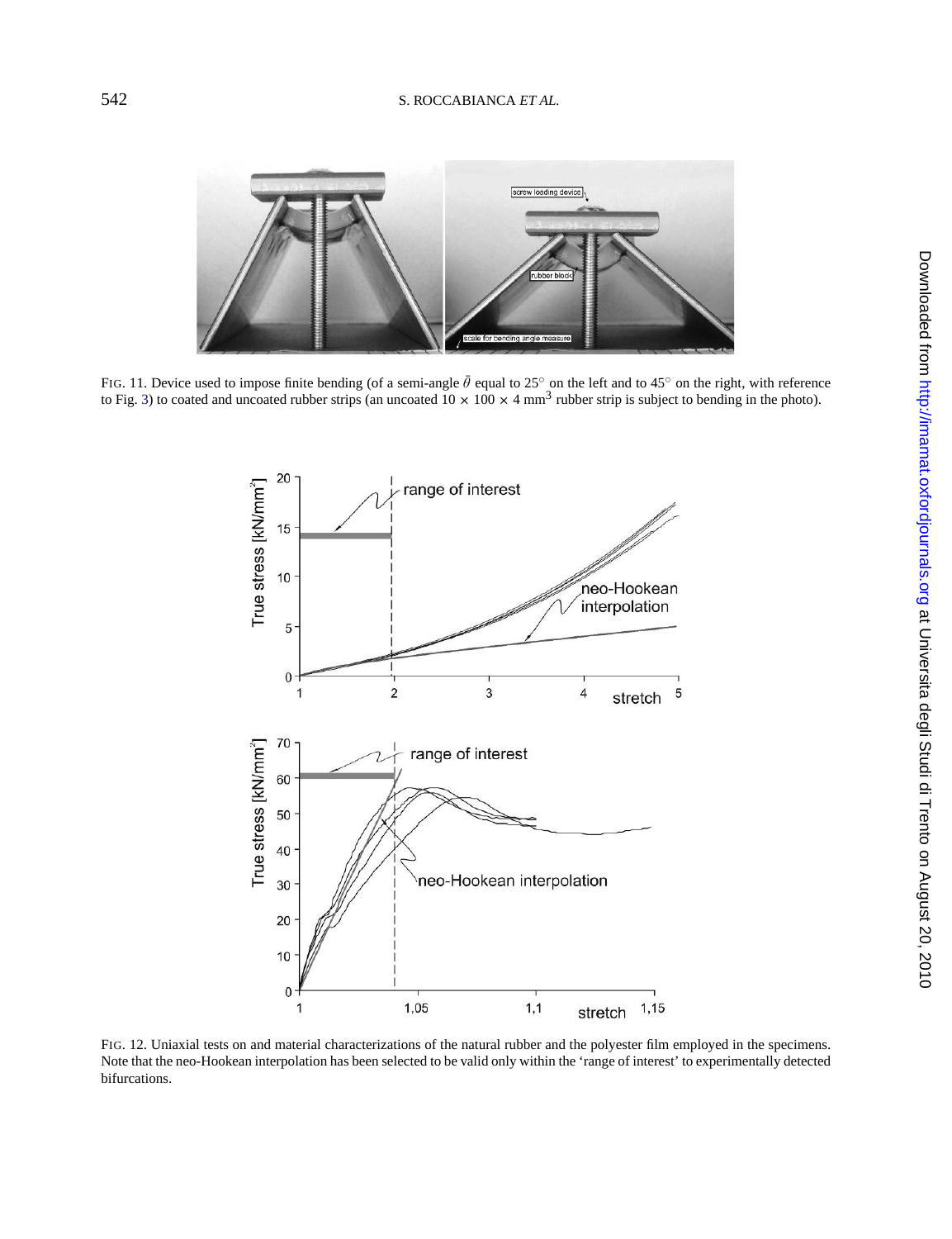<span id="page-18-0"></span>It is evident from the figures that the bifurcation solution for a single layer is approximated by a straight line, so that we can write down the approximated solution

$$
\theta_{\rm cr} = 0.712 \, l_0 / h_0,\tag{54}
$$

which has passed unnoted until the present work.

We may also note that [a linear relation bet](#page-21-0)ween  $\theta_{cr}$  a[nd](#page-21-0)  $l_0/h_0$  [is](#page-21-0) also evident in the cases of Figs 2, 7 and 9, while such a linear relation holds only at high values of  $l_0/h_0$  in the cases of Figs 8 and 10. Moreover, the [inc](#page-17-0)lination of such lines depends on the elastic and thickness contrasts between layers, so that a simple formula like (54) is hard to be obtained.

#### **7. Bifurcation experiments on coated and uncoated rubber strips**

To substantiate our theoretical results, we have designed and performed experiments, following the approach initiated by Gent & Cho (1999) (see also Gent, 2005). In particular, we have imposed a finite [be](#page-17-0)nding to uncoated and coated elastic strips (made of natural rubber), employing the device shown in Fig. 11, in which a rubber strip is glued to two metallic platelets along the longer sides (using Loctite (c)) and these platelets are forced to impose a bending to the strip, using a simple screw-loading device. Two different coatings have been tested, both realized using 0.2 mm thick polyester transparent films (commercial copier films), glued singular or double (using Loctite  $(\hat{c})$ ) to the rubber strip. During finite bending, the appearance of crazes has been detected by direct visual inspection.

The natural rubber and the polyester films (4 dog-bone shaped standard ISO 5277-1/1BA 30  $\times$  5 mm<sup>2</sup> samples for each material) have been tested under uniaxial stress, thus obtaining the results shown in Fig. 12, where the true stress is plotted versus the stretch. It may be interesting to note that, while the response of the rubber is typical of these materials, the stress/stretch curve of the polyester film is highly non-linear, exhibiting a peak and a s[ofte](#page-19-0)ning regime. In the plots, the interpolation with the neo-Hookean material selected for the calculations is also included (giving  $\mu^{(\text{lay})} \simeq 1 \text{ kN/mm}^2$  and  $\mu^{\text{(coat)}} \approx 500 \text{ kN/mm}^2$ ). This interpolation curve may seem poor at a first glance, but we should point out that all the bifurcations found in the experiments have occurred with maximum stretches ranging between 1.52 and 1.9 (1.38 and 1.64 for samples with thick coating) in the rubber and between 1.02 and 1.04 (1.01 and 1.02 for samples with thick coating) in the polyester. For this reason, the selected neo-Hookean interpolation is much more accurate than it may appear and is take[n va](#page-19-0)lid either in tension or in compression.

The progression of bending is shown in Fig. 13, referred to a 20  $\times$  4  $\times$  100 mm<sup>3</sup> rubber strip coated with two 0.2 mm thick films (in which the larger dimension is that out-of-plane, taken sufficiently large to simulate the plane strain condition). At a certain stage of finite bending, namely, at a certain bending semi-angle  $\theta_{cr}$ , crazes can be detected to appear on the surface of the sample. This circumstance has been identified with appearance of small wavelength bifurcations<sup>7</sup> and compared with theoretical predictions for uncoated layers and for layers with a stiff coating at the tensile side of the specimen.

Details of the surface of the block suffering compression are reported in Fig. 14 at different bending semi-angles (30°, 40°, 50°) from which we may note that crazes appear at an opening semi-angle lying between 30◦ and 40◦.

<sup>7</sup>Theoretical predictions indicate that the critical mode is always a diffuse mode, which—for obvious reasons—cannot be detected by direct visual inspection. However, for the geometries tested by us (an uncoated layer and layers coated at the side under tension), this mode is very close to a high-wave number mode, which is that detected by visual inspection.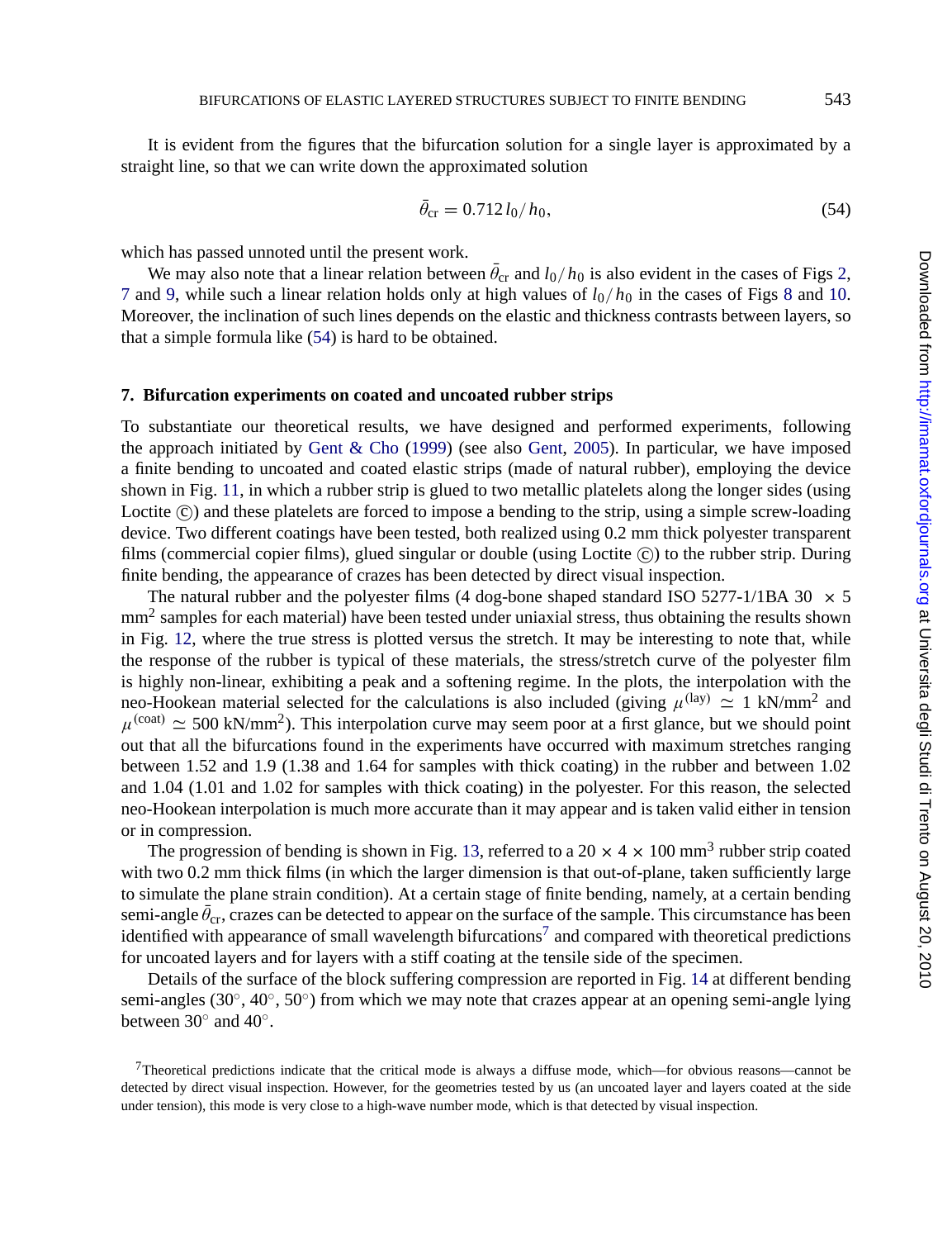<span id="page-19-0"></span>

FIG. 13. Finite bending of a 20  $\times$  4  $\times$  100 mm<sup>3</sup> rubber block coated with two polyester 0.2 mm thick films, imposed with the device shown in Fig. 11. From the top to the bottom, left to right: specimen before loading; specimen bent at a semi-angle of 30° (crazes are still not visible, see the detail reported in Fig. 14); specimen bent at a semi-angle of 40◦ (crazes become visible, see the detail reported in Fig. 14); specimen bent at a semi-angle of 50◦ (crazes invade the whole specimen, see the detail reported in Fig. 14).



FIG. 14. Details of Fig. 13. Crazes become visible in the photo taken at an opening semi-angle of 40° (centre) and invade the whole sample at 50◦ (lower part), while these remain undetected at 30◦ (upper part).

The results of experiments and theoretical predictions are summarized in Table 1, where bifurcation semi-angles are reported for the different geometries tested, and in Fig. 2. Despite the fact that our loading device does not exactly impose the correct boundary conditions on the planar sizes of the bent specimen (where the specimen should be free of sliding), the experimental results are in a fairly well agreement with the theoretical predictions (with a tendency towards overestimation of bifurcation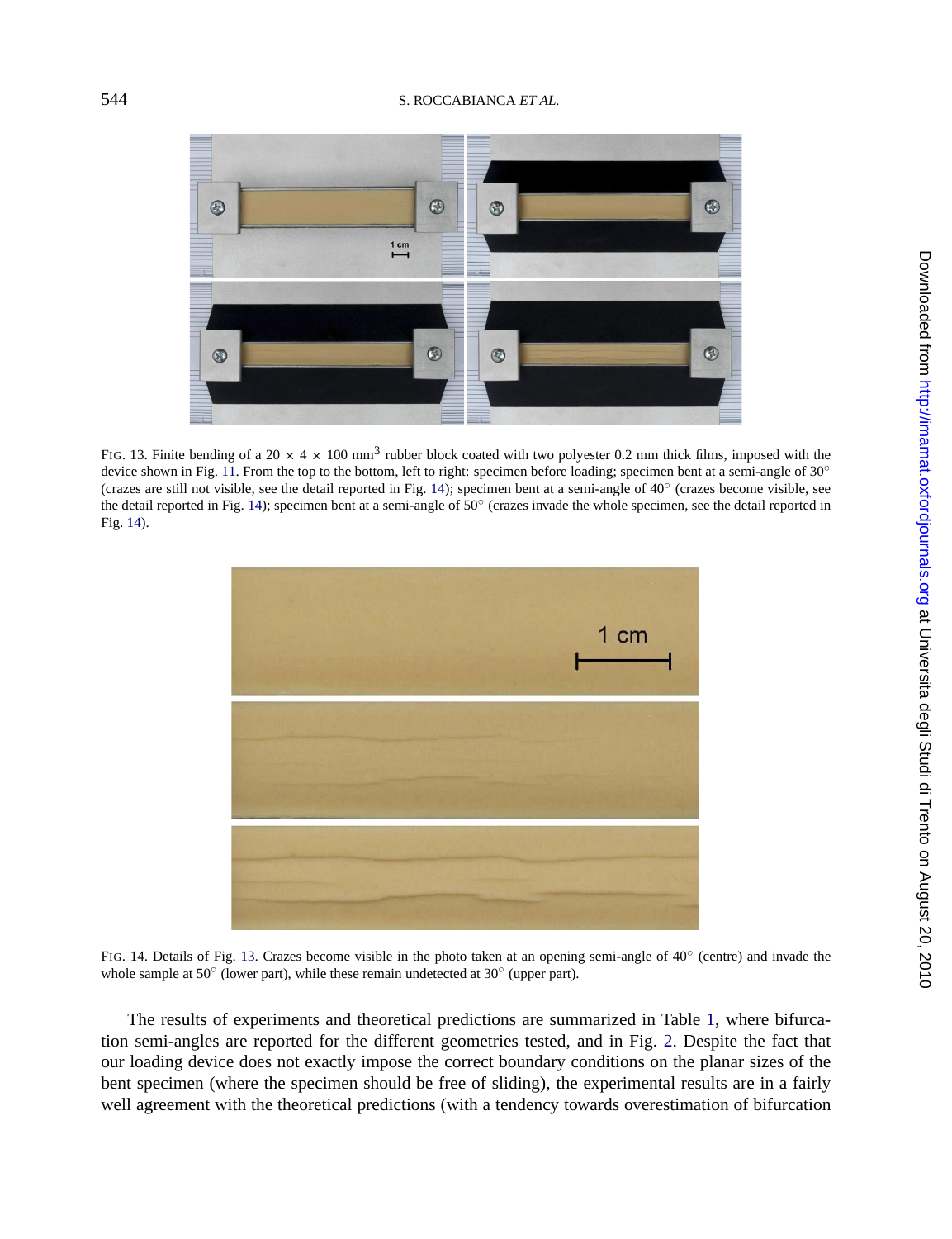<span id="page-20-0"></span>TABLE 1 *Summary of experimental results (in terms of critical semi-angle at bifurcation,*  $\bar{\theta}_{\rm cr}^{\rm exp}$ *) and theoretical predictions* (θ<sub>cr</sub>) (the percentage error is denoted by 'err.') for rubber samples of thickness  $h_0^{(\text{lay})} = 4$  *mm, uncoated and coated with a stiff* 0.2 *mm or* 0.4 *mm coating.*  $\bar{\theta}_{\text{cr}} = 180^\circ$  *means that the annular configuration can be reached without bifurcation*

| $l_0$<br>mm | $\cdot$ (coat)                    |                    | (coat)<br>$= 0.2$ mm              |                    |            |                                   | $(c$ oat<br>$= 0.4$ mm |             |  |
|-------------|-----------------------------------|--------------------|-----------------------------------|--------------------|------------|-----------------------------------|------------------------|-------------|--|
|             | $\bar{\theta}_{\rm cr}^{\rm exp}$ | $(\theta_{cr})$    | $\bar{\theta}_{\rm cr}^{\rm exp}$ | $(\theta_{cr})$    | $err.$ [%] | $\bar{\theta}_{\rm cr}^{\rm exp}$ | $(\theta_{cr})$        | $err. [\%]$ |  |
| 10          | $58^{\circ}$                      | $(101.99^\circ)$   |                                   |                    |            |                                   |                        |             |  |
| 15          | $100^\circ$                       | $(142.09^{\circ})$ | $31^\circ$                        | $(39.01^\circ)$    | 20.53      | $25^{\circ}$                      | $(33.88^\circ)$        | 26.21       |  |
| 20          | $180^\circ$                       | $(180^\circ)$      | $50^\circ$                        | $(54.79^{\circ})$  | 8.74       | $38^\circ$                        | $(48.44^\circ)$        | 21.55       |  |
| 30          | $180^\circ$                       | $(180^\circ)$      | $73^{\circ}$                      | $(75.54^{\circ})$  | 3.36       | $64^\circ$                        | $(72.61^{\circ})$      | 11.86       |  |
| 40          | $180^\circ$                       | $(180^\circ)$      | $102^{\circ}$                     | (101.99°)          | 0.01       | $80^\circ$                        | $(93.31^{\circ}$       | 14.26       |  |
| 50          | $180^\circ$                       | $(180^{\circ})$    | $140^\circ$                       | $(133.64^{\circ})$ | 4.75       | $110^{\circ}$                     | $(120.38^\circ)$       | 8.62        |  |

angles) in all cases of uncoated and coated (two coating thicknesses, 0.2 and 0.4 mm, have been investigated) strips.

## **8. Conclusions**

A new plane strain solution for finite bending of a thick, elastic multilayered plate shows the complex stress state developing in multilayered structures subject to large strain (evidencing, for instance, two or three neutral axes). This solution allows treatment of 2D bifurcations, revealing the strong influence on bifurcation load of geometry and stiffness contrast between layers. The predictions of bifurcation configuration have been confirmed by developing a simple experimental procedure, so that it may be concluded that the theory can be effectively used to predict limits to the deformation capability of multilayered materials.

## **Acknowledgment**

Experiments have been conducted at the laboratory for Physical Modeling of Structures and Photoelasticity of the University of Trento, managed by D. Bigoni.

## **Funding**

Progetto di Ricerca di Interesse Nazionale (2007YZ3B24) 'Multi-scale Problems with Complex Interactions in Structural Engineering' financed by Italian Ministry of University and Research.

#### **REFERENCES**

- BIGONI, D. & GEI, M. (2001) Bifurcations of a coated, elastic cylinder. *Int. J. Solids Struct.*, **38**, 5117–5148. BIOT, M. A. (1965) *Mechanics of Incremental Deformations*. New York: Wiley.
- BRUHNS, O. T., GUPTA, N. K., MEYERS, A. T. M. & XIAO, H. (2003) Bending of an elastoplastic strip with isotropic and kinematic hardening. *Arch. Appl. Mech.*, **72**, 759–778.
- BRUHNS, O. T., XIAO, H. & MEYERS, A. (2002) Finite bending of a rectangular block of an elastic Hencky material. *J. Elast.*, **66**, 237–256.
- CHU, S. N. G. (1998) Elastic bending of semiconductor wafer revisited and comments on Stoney's equation. *J. Electrochem. Soc.*, **145**, 3621–3627.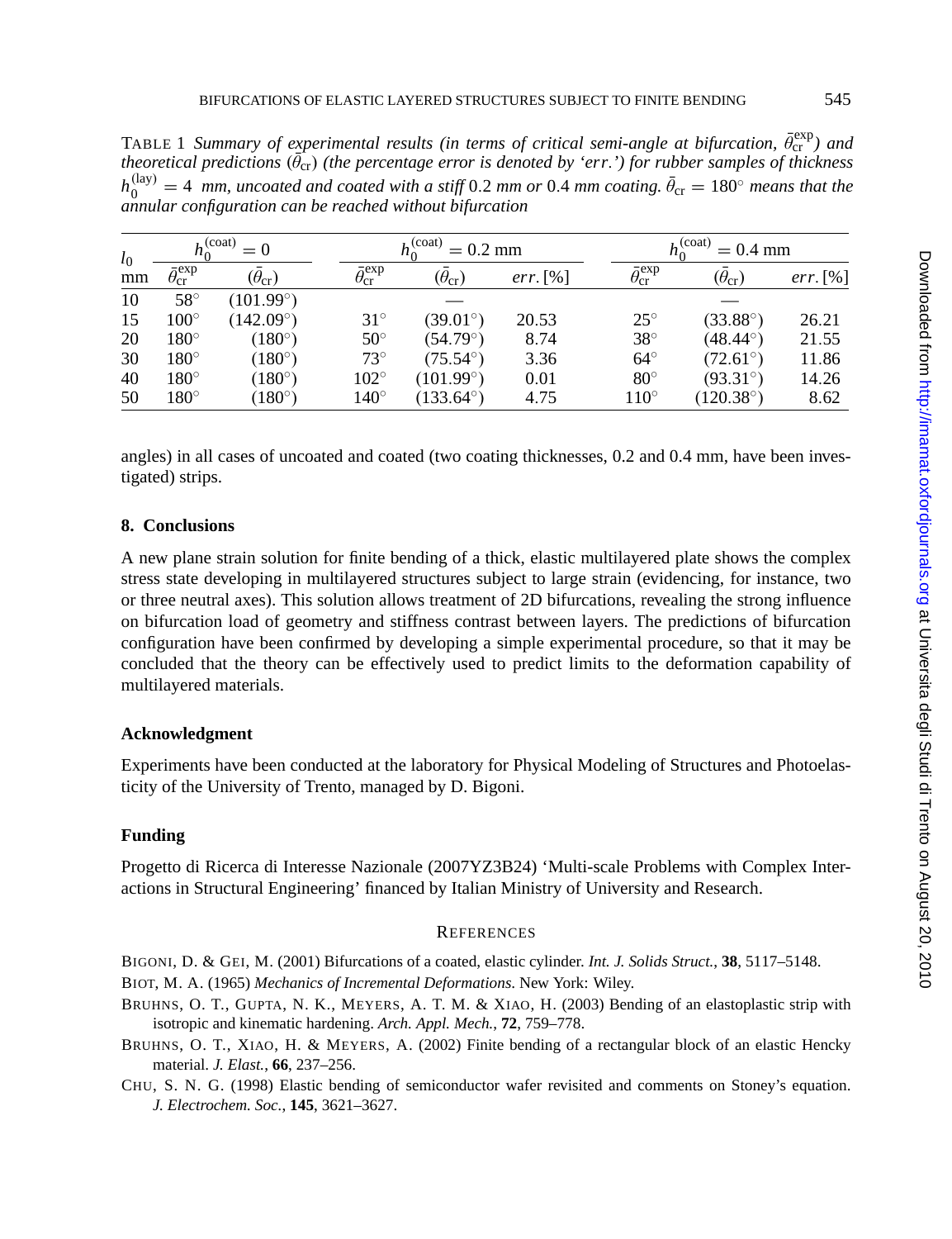- <span id="page-21-0"></span>CHUANG, T. J. & LEE, S. (2000) Elastic flexure of bilayered beams subject to strain differentials. *J. Mater. Res.*, **15**, 2780–2788.
- COMAN, C. D. & DESTRADE, M. (2008) Asymptotic results for bifurcations in pure bending of rubber blocks. *Q. J. Mech. Appl. Math.*, **61**, 395–414.
- DRYBURGH, G. & OGDEN, R. W. (1999) Bifurcation of an elastic surface-coated incompressible isotropic elastic block subject to bending. *Z. Angew. Math. Phys.*, **50**, 822–838.
- FAN, Z., RAZAVI, H., DO, J., MORIKAWI, A., ERGEN, O., CHUEH, Y.-L., LEU, P. W., HO, J. C., TAKAHASHI, T., REICHERTZ, L. A., NEALE, S., YU, K., WU, M., AGER, J. W. & JAVEY, A. (2009) Three-dimensional nanopillar-array photovoltaics on low-cost and flexible substrates. *Nat. Mater.*, **8**, 648–653.
- GEI, M. & OGDEN, R. W. (2002) Vibration of a surface-coated elastic block subject to bending. *Math. Mech. Solids*, **7**, 607–628.
- GENT, A. N. (2005) Elastic instabilities in rubber. *Int. J. Nonlinear Mech.*, **40**, 165–175.
- GENT, A. N. & CHO, I. S. (1999) Surface instabilities in compressed or bent rubber blocks. *Rubber Chem. Technol.*, **72**, 253–262.
- GREEN, A. E. & ZERNA, W. (1968) *Theoretical Elasticity*. London: Oxford University Press.
- HAUGHTON, D. M. (1999) Flexure and compression of incompressible elastic plates. *Int. J. Eng. Sci.*, **37**, 1693– 1708.
- L'HEUREUX, N., DUSSERRE, N., KONIG, G., VICTOR, B., KEIRE, P., WIGHT, T. N., CHRONOS, N. A. F., KYLES, A. E., GREGORY, C. R., HOYT, G., ROBBINS, R. C. & MCALLISTER, T. N. (2006) Human tissueengineered blood vessel for adult arterial revascularization. *Nat. Med.*, **12**, 361–365.
- LINDSAY, K. A. (1992) The application of compound matrices to convection problems in multi-layered continua. *Math. Models Methods Appl. Sci.*, **2**, 121–141.
- LINDSAY, K. A. & ROONEY, C. E. (1992) A note on compound matrices. *J. Comput. Phys.*, **103**, 472–477.
- LURIE, A. I. (2005) *Theory of Elasticity*. New York: Springer.
- RIVLIN, R. S. (1949) Large elastic deformations of isotropic materials. V. The problem of flexure. *Proc. R. Soc. Lond.* A, **195**, 463–473.
- TRIANTAFYLLIDIS, N. (1980) Bifurcation phenomena in pure bending. *J. Mech. Phys. Solids*, **28**, 221–245.
- TRUESDELL, C. & TOUPIN, R. A. (1960) The classical field theories. *Encyclopedia of Physics* (S. Flugge eds), ¨ vol. III/1. Berlin: Springer.

# $\bold{Appendix\ A.}$  Numerical procedure to seek the critical angle  $\theta_{\rm cr}$  at bifurcation

The bifurcation condition can be numerically determined by introducing, for each layer, the vector

$$
[z](r) = [f(r) \ f'(r) \ f''(r) \ f'''(r)]^{\top}, \tag{A.1}
$$

so that the differential equations (47) can be rewritten as

$$
[z'] = [A][z],
$$
 (A.2)

where the matrix [*A*] takes the form

$$
[A] = \begin{bmatrix} 0 & 1 & 0 & 0 \\ 0 & 0 & 1 & 0 \\ 0 & 0 & 0 & 1 \\ -A_{41} & -A_{42} & -A_{43} & -A_{44} \end{bmatrix},
$$
(A.3)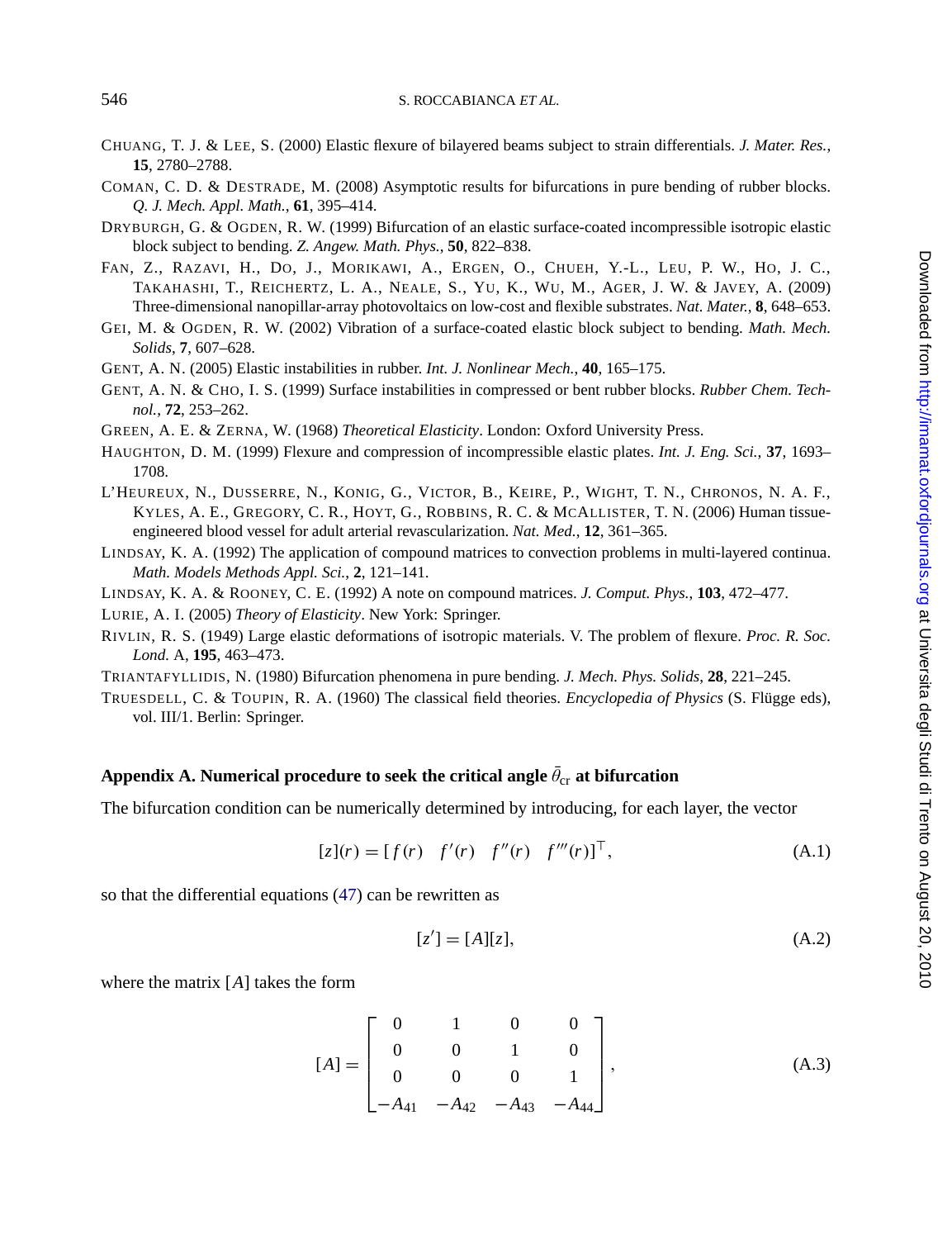with

$$
A_{41}(r) = (1 - n^2)(F - rF_{,r} - n^2E)/(Cr^4),
$$
  
\n
$$
A_{42}(r) = [(rF + 2rn^2D)_{,r} - 2F]/(Cr^3),
$$
  
\n
$$
A_{43}(r) = [(rF)_{,r} + 4F - 2n^2D]/(Cr^2),
$$
  
\n
$$
A_{44}(r) = 2(F + 2C)/(Cr).
$$
  
\n(A.4)

Adopting the notation  $[X^{(s)}]_e = [X^{(s)}](r_e^{(s)})$  and  $[X^{(s)}]_i = [X^{(s)}](r_i^{(s)})$  for vectors or matrices referred to a generic layer *s*, and using (44–45), the continuity of incremental tractions and displacements at an interface between layers, (49), can be represented in matrix form as

$$
\left[ [Q^{(s)}]_e - [Q^{(s+1)}]_i \right] \begin{bmatrix} [z^{(s)}]_e \\ [z^{(s+1)}]_i \end{bmatrix} = [0], \tag{A.5}
$$

where

$$
[Q](r) = \begin{bmatrix} F(n^2 - 1) & r[F - n^2(2D + C - T_r)] & r^2(F + 3C) & r^3C \\ (n^2 - 1)(C - T_r) & r(C + T_r) & r^2C & 0 \\ 1 & 0 & 0 & 0 \\ 1 & r & 0 & 0 \end{bmatrix},
$$
 (A.6)

while boundary conditions (51) can conveniently be rewritten as

$$
[B^{(1)}]_i \ [z^{(1)}]_i = [0], \quad [B^{(N)}]_e \ [z^{(N)}]_e = [0], \tag{A.7}
$$

[wher](#page-21-0)e

$$
[B](r) = \begin{bmatrix} F(n^2 - 1) & r[F - n^2(2D + C)] & r^2(F + 3C) & r^3C \\ n^2 - 1 & r & r^2 & 0 \end{bmatrix}.
$$
 (A.8)

We are now in a position to set the numerical solution procedure. Since in our examples we have always addressed systems with few layers, we use the simple following numerical procedure. However, for multilayered domains, the so-called 'compound matrix method' (Lindsay, 1992; Lindsay & Rooney, 1992) would be particularly suited. This method has also been implemented confirming our results.

(1) Employing a numerical integration based on an explicit Runge–Kutta (4,5)-formula, we solve, for each layer (index *s* has been dropped for simplicity), four initial-value problems. These are based on system (A.2), with the following four initial conditions:

$$
[z_{(1)}]_i = [1 \ 0 \ 0 \ 0]^{\top}, \quad [z_{(2)}]_i = [0 \ 1 \ 0 \ 0]^{\top},
$$

$$
[z_{(3)}]_i = [0 \ 0 \ 1 \ 0]^\top, \quad [z_{(4)}]_i = [0 \ 0 \ 0 \ 1]^\top.
$$

In this way, we find four integrals,

$$
[z_{(m)}](r) \quad (m = 1, ..., 4), \tag{A.9}
$$

for each layer.